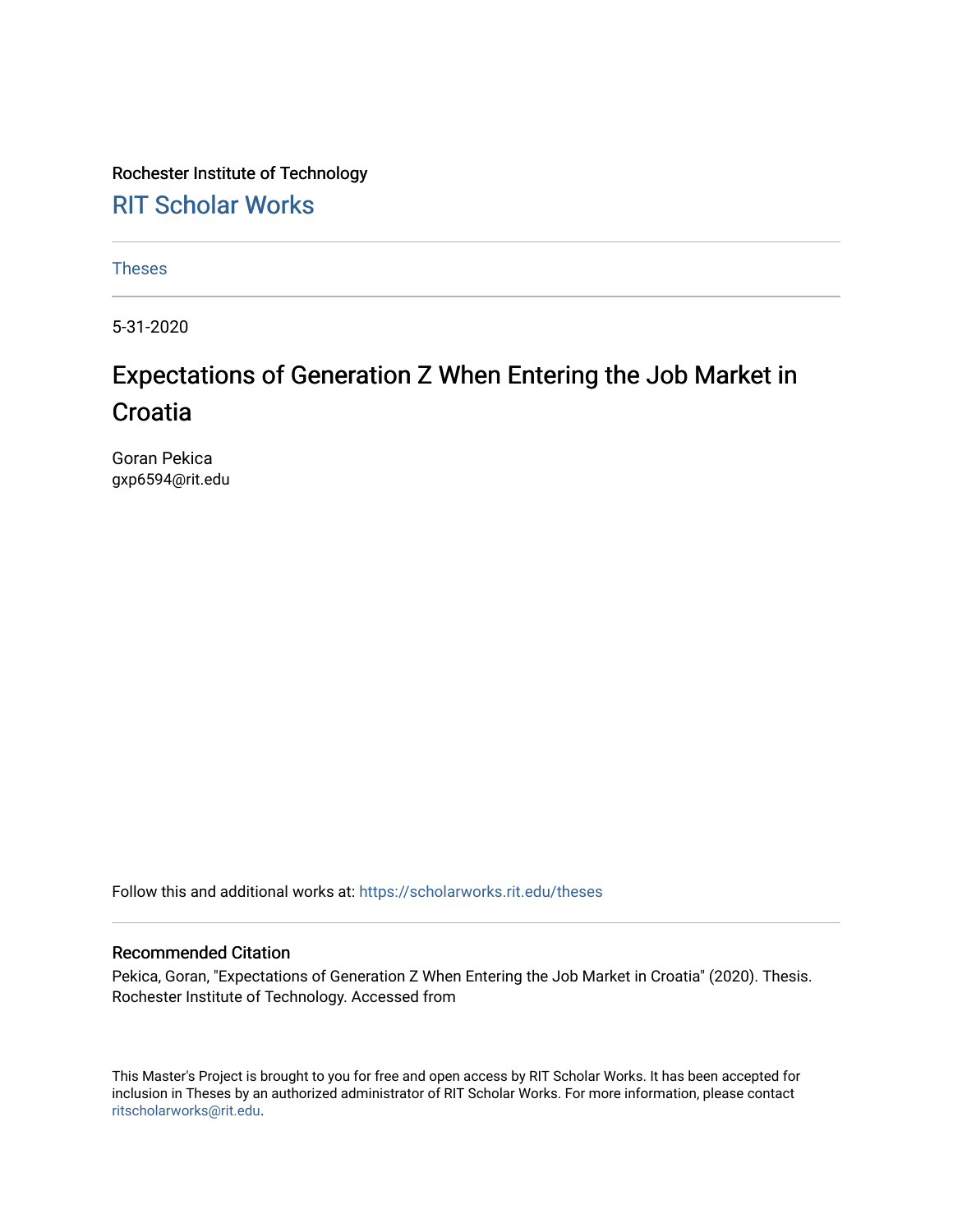# **RIT**

## **Expectations of Generation Z when entering the job market in Croatia**

by

Goran Pekica

A Capstone Project Submitted in Partial Fulfillment of the Requirements for the Degree of Master of Science in Service Leadership and Innovation

Department of Hospitality and Service Innovation Saunders College of Business

Rochester Institute of Technology-Croatia Zagreb, Croatia May 31<sup>st</sup>, 2020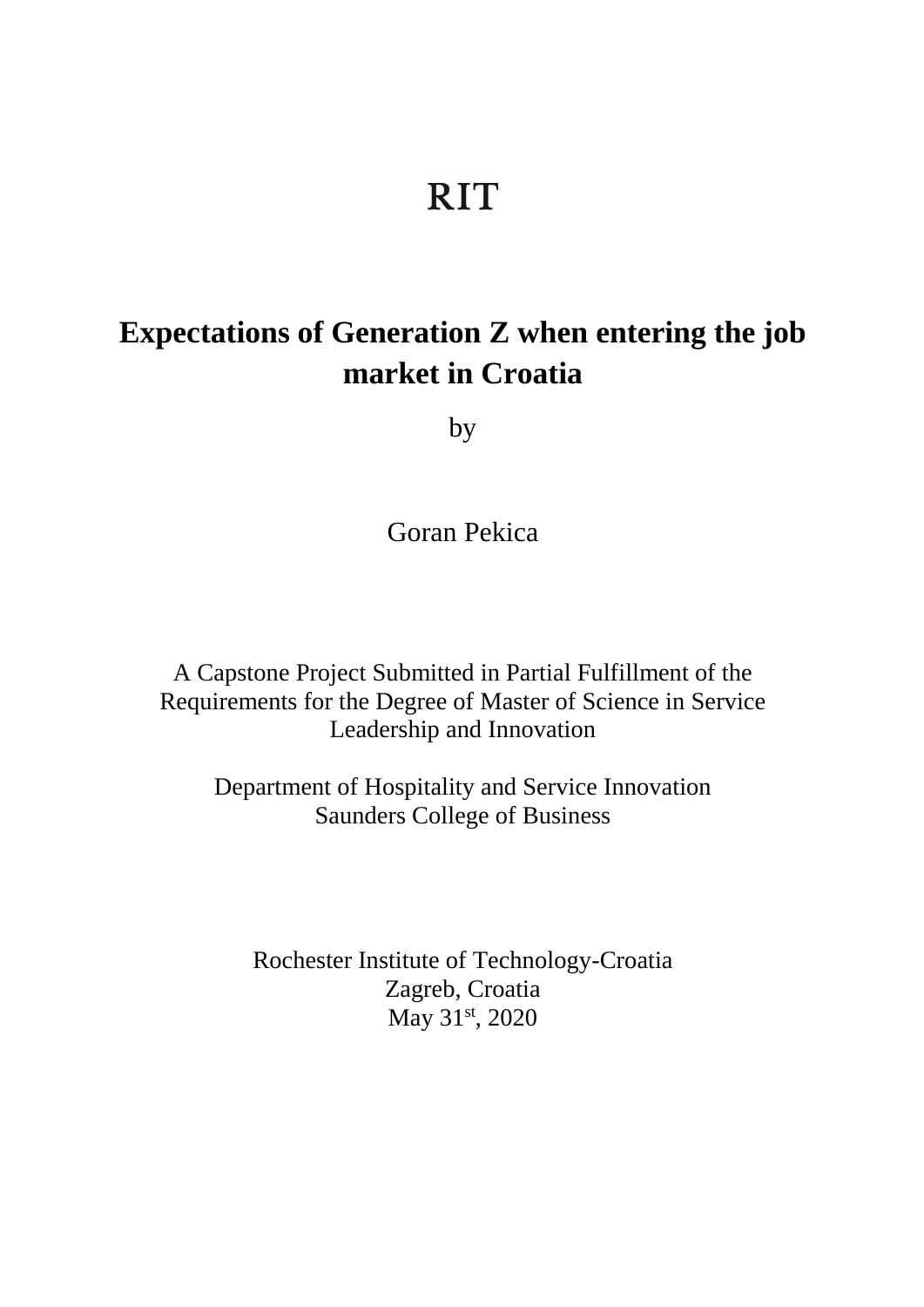.

#### Abstract

A new generation called Generation Z is about to enter the labor market in Croatia where employers are already facing challenges with recruitment and retention processes. With a new cohort at their doorstep, more different than similar to its predecessors, employers are presented with additional challenges. The focus of this qualitative study is on exploring early career work experiences of ten Generation Z members who study in either International Business or Information Technologies programs in Zagreb, Croatia and who are about to become part of Croatian labor force. By exploring their initial work experiences, their expectations about the work environment and expectations from potential employers are revealed. The objective of this study is to reveal latent, undisclosed needs that this generation might have. Five main elements found to be most important for Generation Z in Zagreb, when discussing work related topics, are expectations of a learning environment, meaningful work, flexibility in the workplace, being independent and receiving practical rewards. Potential impact on the work environment and suggestions for employers are also discussed.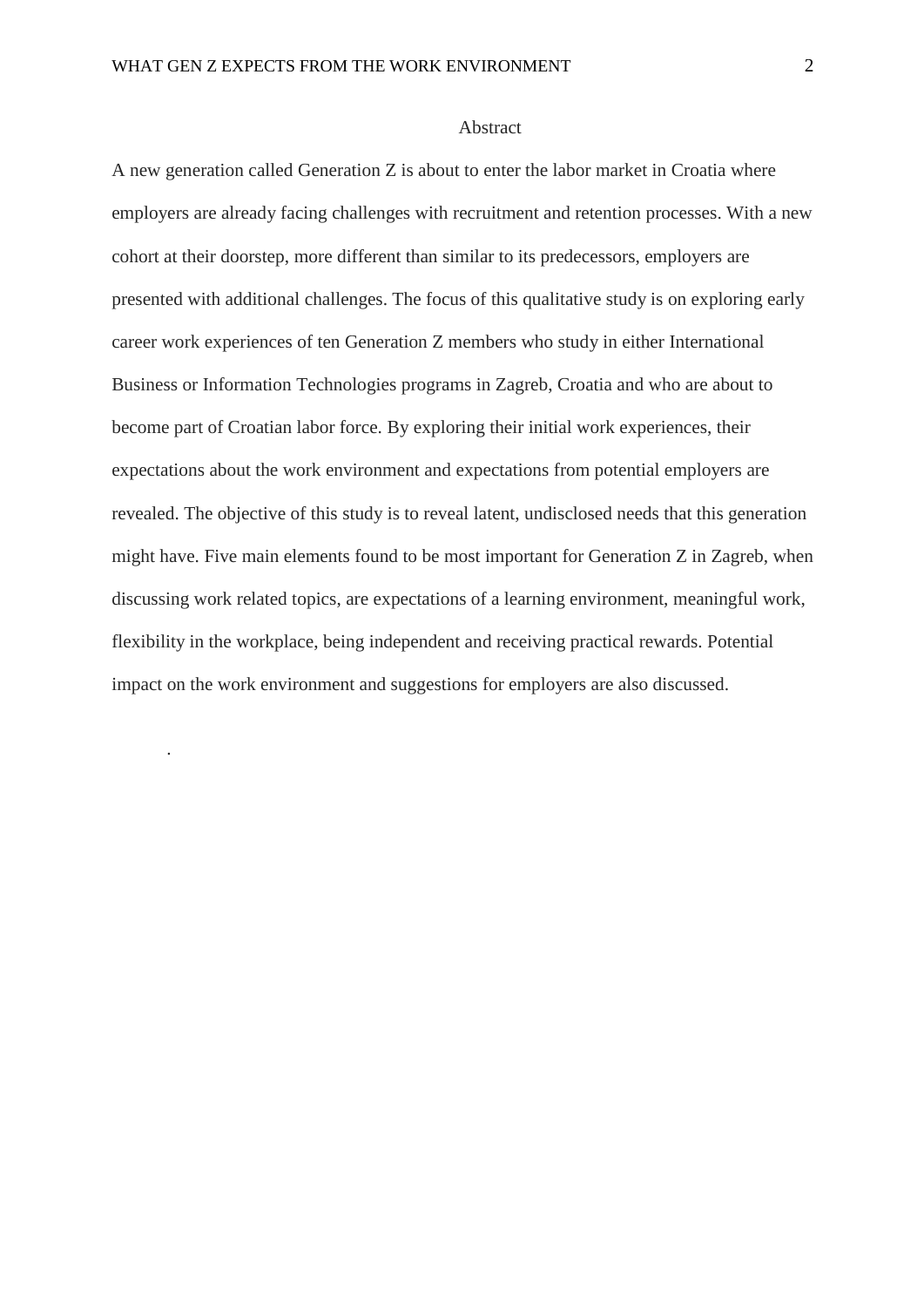### **Table of Contents**

| 2.3. Work expectations of Generation Z in Croatia and other countries  11 |
|---------------------------------------------------------------------------|
|                                                                           |
|                                                                           |
|                                                                           |
|                                                                           |
|                                                                           |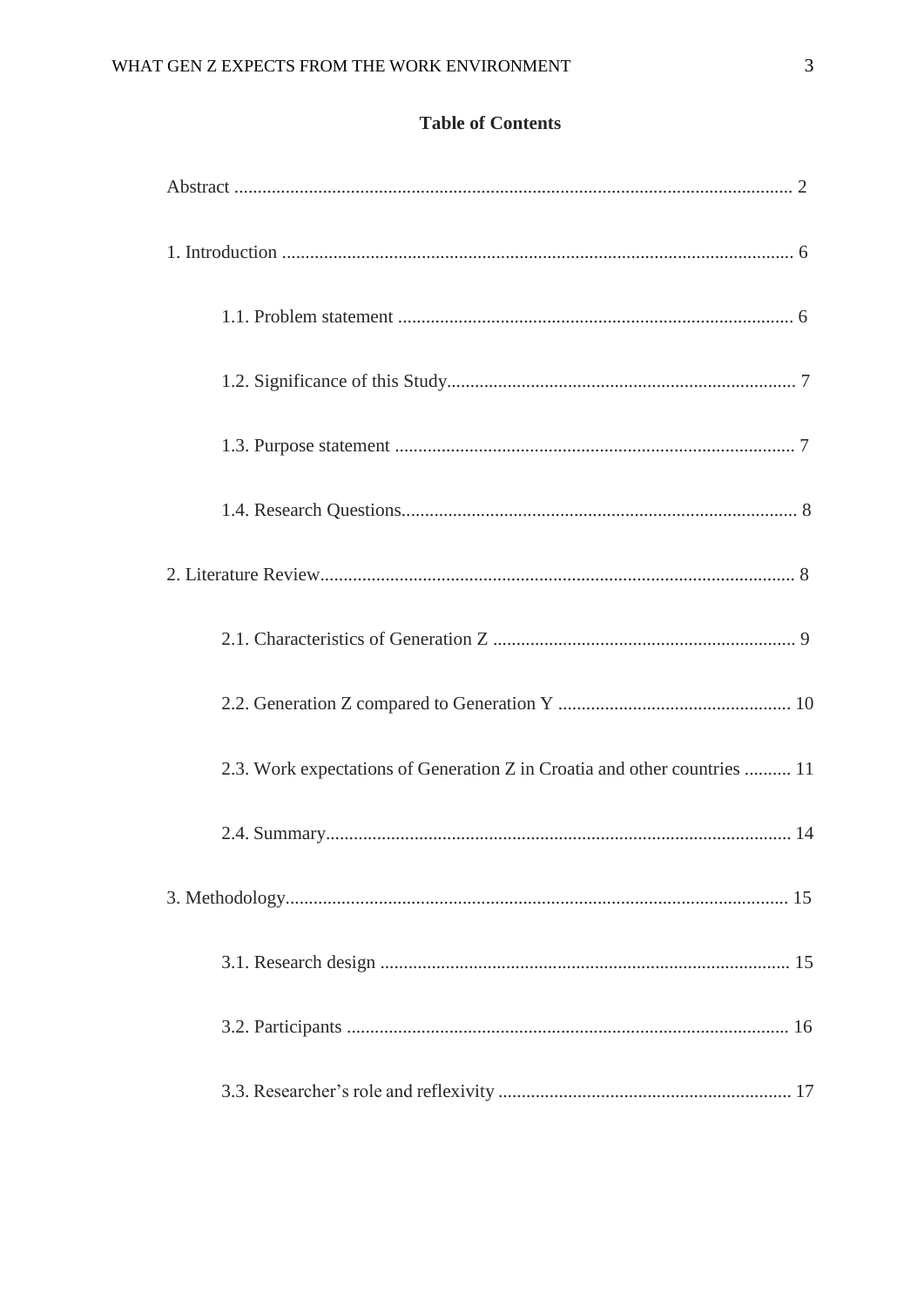### WHAT GEN Z EXPECTS FROM THE WORK ENVIRONMENT 4

| 4.1.1. Learning quickly through trainings and mentorship  22 |  |
|--------------------------------------------------------------|--|
|                                                              |  |
|                                                              |  |
|                                                              |  |
|                                                              |  |
|                                                              |  |
|                                                              |  |
|                                                              |  |
|                                                              |  |
|                                                              |  |
|                                                              |  |
|                                                              |  |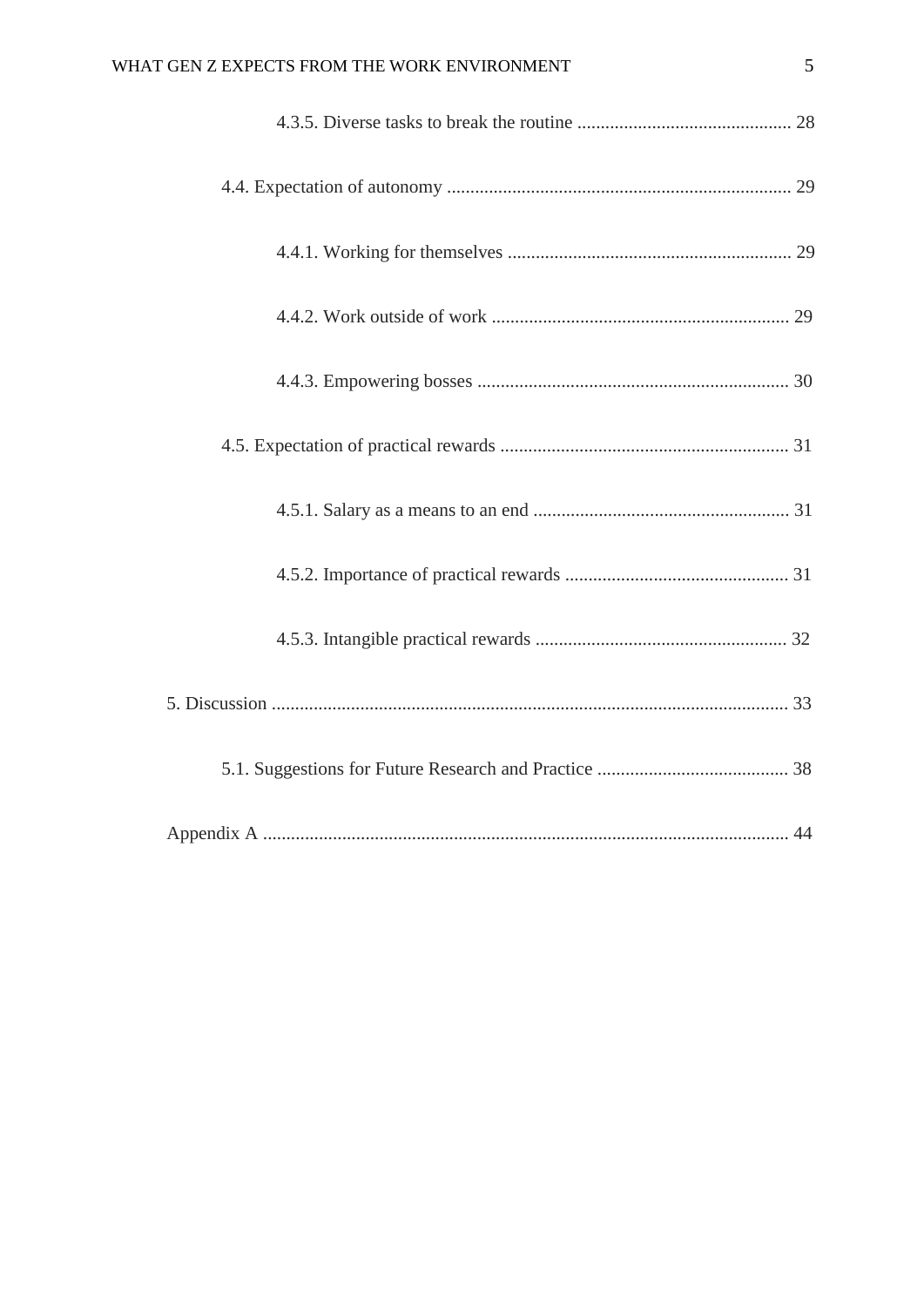#### **1. Introduction**

This year in Croatia, as reported by Croatian Agency for Science and Higher Education (2019), 165.000 students will graduate and enter the labor market looking for entry level positions. These students represent a new generation – Generation Z. According to Bencsik, Horvath-Csikos, & Jubasz (2016), #generation Z are individuals born between 1995 and 2010". Most of them are now finishing up their studies from a variety of institutions in Croatia and are looking for full-time positions in a rather vibrant job market in Croatia. With having only recently adapted to recruiting and retaining Generation Y, new challenges for employers lie ahead when welcoming this new generation. Lanier (2017) forecasted a need to change recruitment and retention processes with any new generation. Thus, engaging Generation Z will present unique challenges and opportunities that may change the work environment in the upcoming period.

#### **1.1. Problem Statement**

An emerging trend can be observed with new generations entering the labor market. These young professionals are at the beginning of their career expressing high demands when it comes to financial packages, financial and other benefits, and various perks in the workplace. These entrants are now members of Generation Z, who according to Cseh-Papp, Varga, Szabó, Szira, and Hajós (2017) have unrealistic expectation of the workplace regarding time they spend searching for jobs, desired remuneration packages or positions in the company hierarchy. Most such demands would traditionally be fulfilled only after first demonstrating loyalty or a good track record during employee performance reviews, but with this new generation entering the workforce, employers and decision-makers in the area of human resources are becoming more and more uncomfortable when attracting and retaining this group of employees.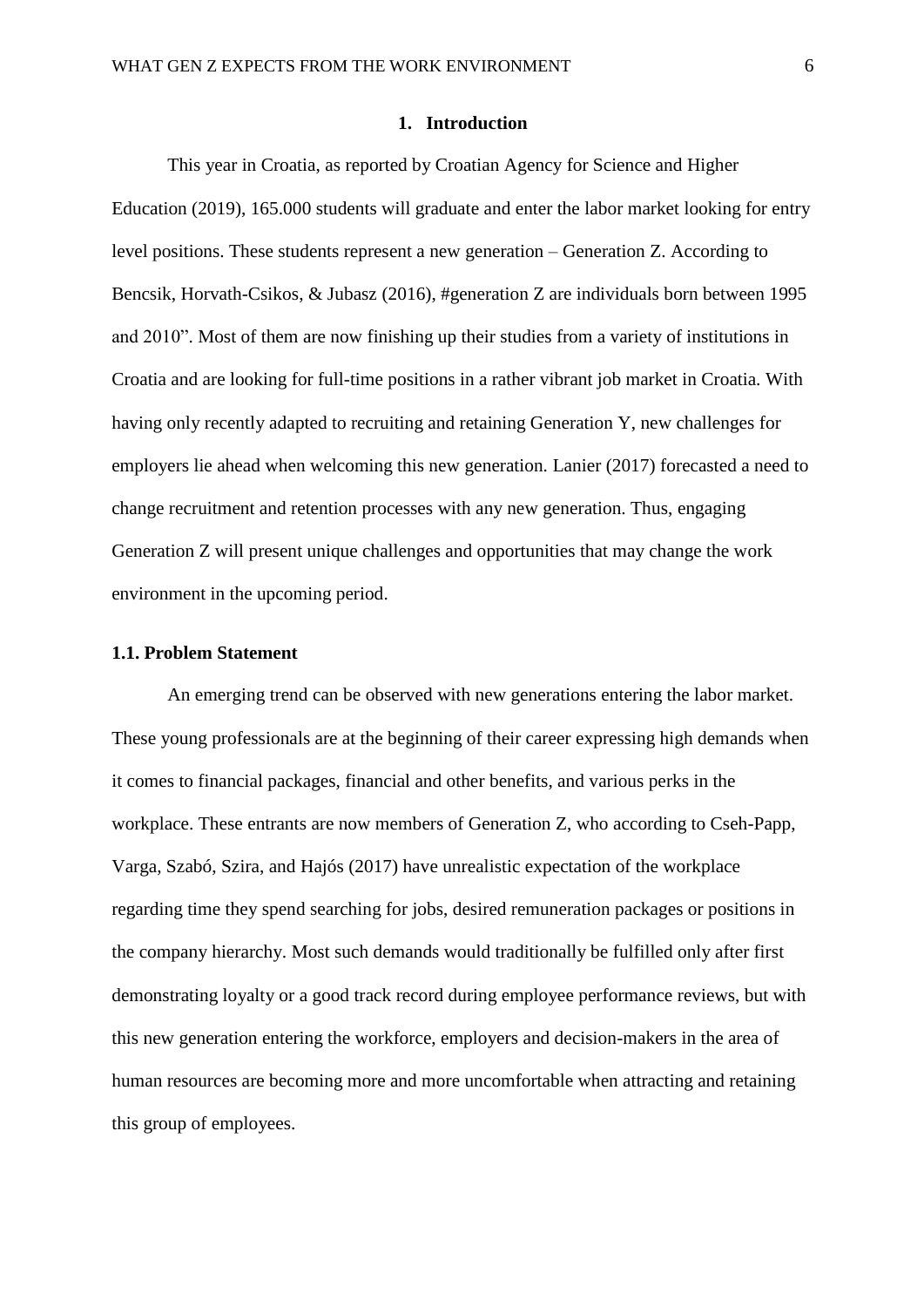According to Allegis Group (2018), it is reported that 49 % of HR community worries that their organizations will not be able to attract and retain this new generation and 62 % feel that the lack of these capabilities will influence their businesses negatively. If this emerging issue is not dealt with quickly and decisively, organization's growth, efficiency and goals could be slowed down or not achieved at all. Attraction and retention have always been pivotal in HR's domain of bringing success to organizations and now new challenges arise as companies are not able to keep younger generations for more than one-to-three years (Kloss, 2018).

Thus, with a clear mismatch in Generation Z's expectations about the work environment on one side, and what companies are used to offering for entry level positions on the other, there are two main issues that arise for employers:

- 1) There is a shift in the powerplay between employers and employees.
- 2) Companies are having a hard time attracting employees for entry level roles and when successful they fail to retain them for a longer period.

#### **1.2. Significance of this study**

Until now, no research has been undertaken in Croatia around this topic because members of Generation Z are only now coming of age to enter the workforce. Conducting such a study in Croatia should bring new insights about what drives this generation and what they look for in employers of choice and could be a starting point for making recruitment processes more effective in the upcoming period.

#### **1.3. Purpose Statement**

The purpose of this qualitative research study is to explore undisclosed expectations about the work environment of college educated representatives of Generation Z in Zagreb, Croatia, who have recently entered or will soon be entering the labor market. The location of this research is Rochester Institute of Technology's Zagreb campus. Moreover, in looking for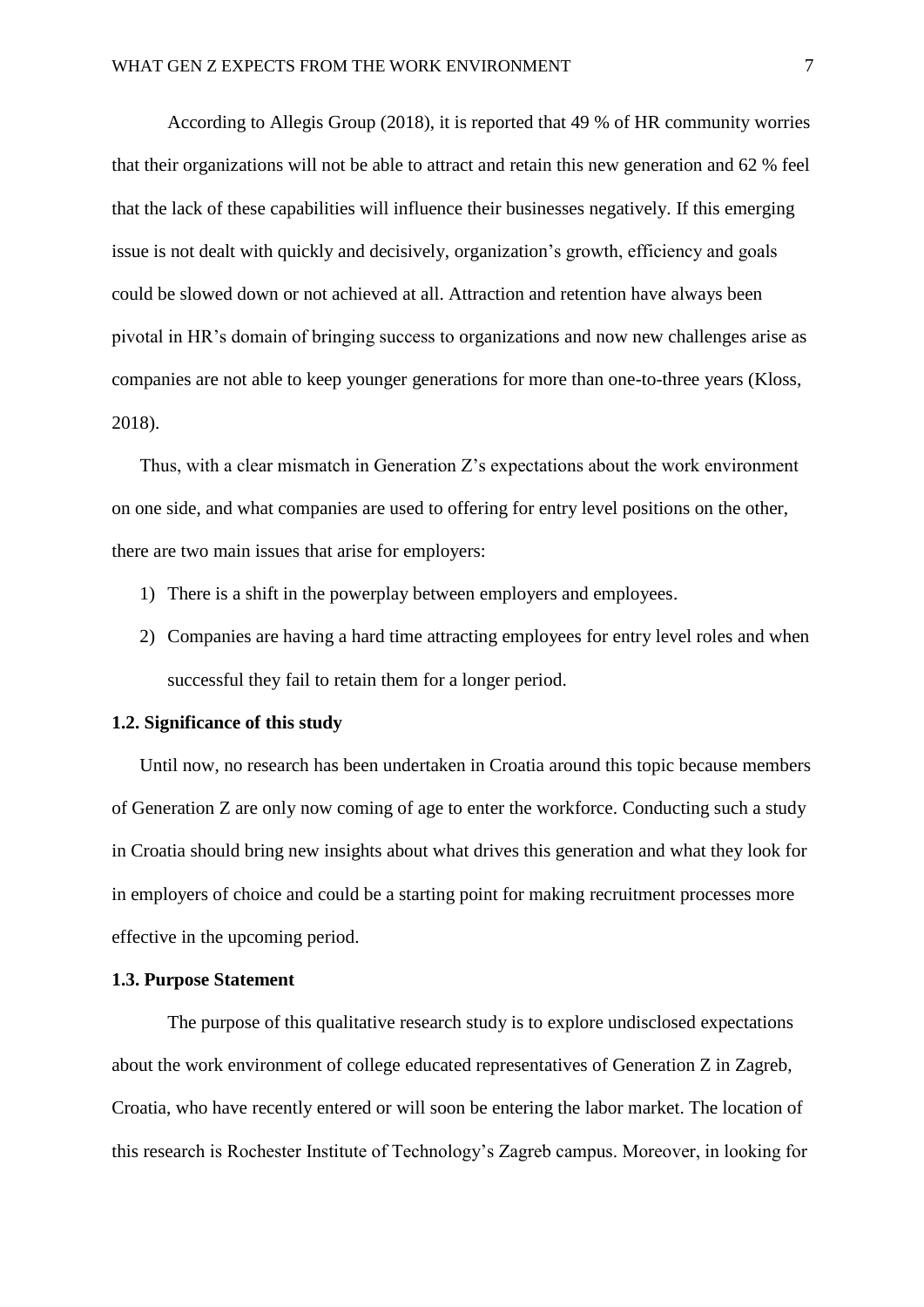meaning behind this generation's beliefs, needs and wants, when taking part in recruitment processes, objective is to uncover factors that might influence this generation when looking for a preferred work environment.

#### **1.4. Research Questions**

The main research question of this study is: What are Generation Z's expectations of the work environment in Croatia?

Additional questions that are explored are:

- a) What does Generation Z in Croatia expect from organizations that will hire them?
- b) What are the underlying reasons behind Croatian Generation Z's expectations?

In the short term, it is practical to identify most common demands expressed by Generation Z when they find themselves in front of HR professionals and hiring managers and fulfill their demands when looking to fill various entry level positions. In the long term, real solutions for employers can be found when looking deeper for what drives Generation Z. It would behoove organizations to begin by looking at these underlying values based on trust, respect and appreciation and not just throw various perks and benefits at this generation's feet when recruiting (Kloss, 2018).

#### **2. Literature Review**

This literature review explains Generation Z's general characteristics which influence their work motivation and how they are currently perceived by employers compared to other generations. It is found that there is a similarity of values, drivers and communication styles which make members of Generation Z similar to one another (Niemczyk, Seweryn & Smalec, 2019). Additionally, comparisons can be drawn between Generation Z and previous cohorts regarding expectations about the work environment in several Central and South-East European countries. In this part of Europe, when observed through a historic and cultural lens, certain traits are comparable to Croatian Generation Z.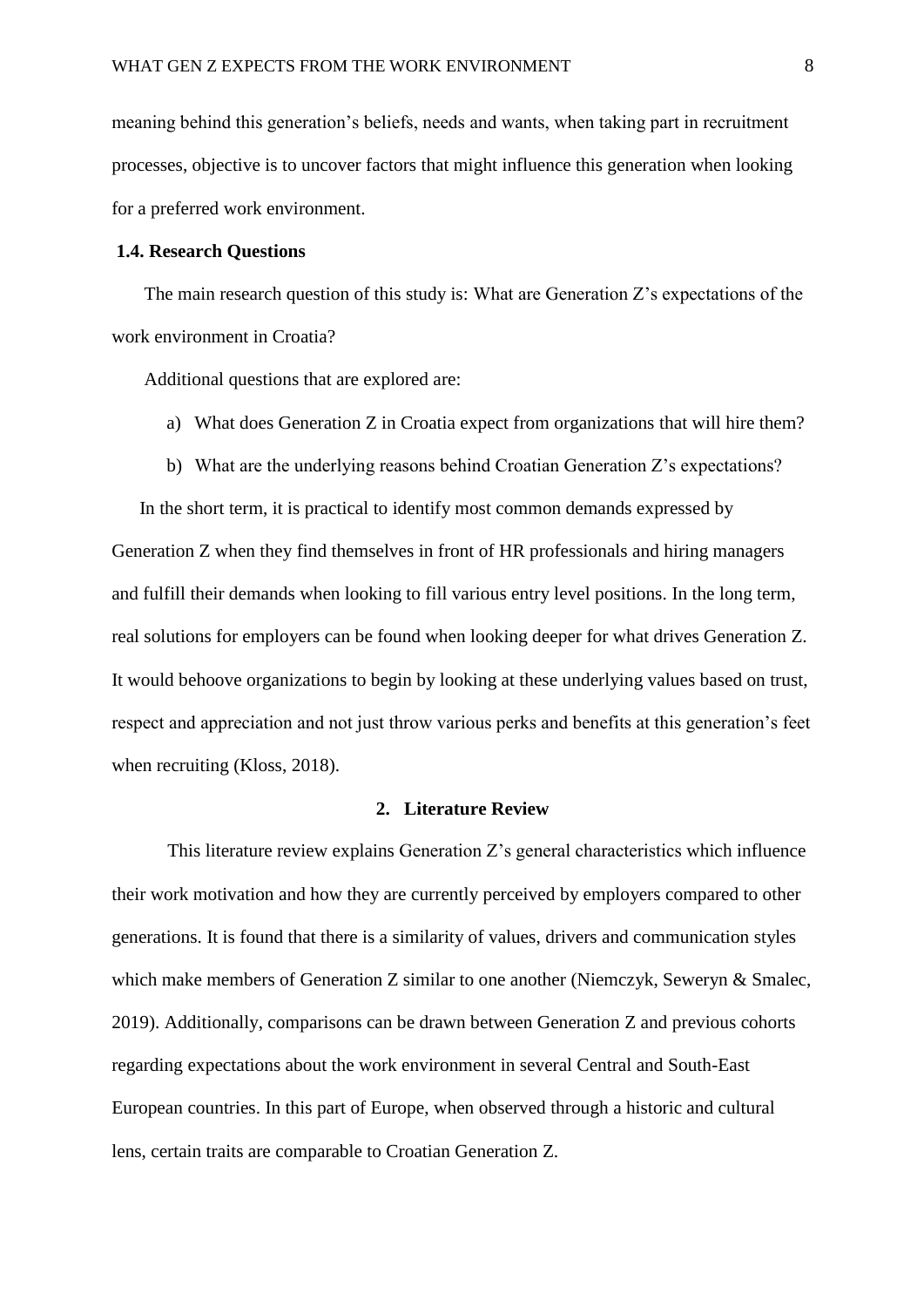#### **2.1. Characteristics of Generation Z**

There are some common traits that members of Generation Z share among each other. Generation Z is often characterized as one of the most demanding, materialistic, and entitled generation so far. In the recruitment context this translates into being hard to please when offered a job – they want more of everything and they want it instantly (Singh & Dangmei, 2016). Generation Z is highly confident and ambitious, money and success driven, but needs assistance while in search of its true identity. This signals an opportunity to take a different approach when reaching out to this generation and it would be beneficial to do so by enabling their growth and investing in their professional development. (Törőcsik, Szűcs & Kehl, 2015).

Additionally, one can find many reasons behind this generation's observable feeling of entitlement. Generation Z is considered to be driven solely by money and ambition, but also looks to shake up the status quo, reinvent norms, and thus needs purpose and pragmatism when starting careers (PR newswire, 2016). This provides another opportunity for employers to elevate their branding efforts and demonstrate there is much more to the organization than offering a product line or a core service, emphasizing organization's positive impact on the society and thereby possibly attracting more of Generation Z to their cause.

Generation Z's tech-savviness is another established trait. Generation Z is not only used to having easy access to information and technology (as Generation Y already did), but they are often referred to as "digital natives", as reported by PR newswire (2016), which characterizes Generation Z as fully connected with their friends, family and colleagues at all times. This leads to many misconceptions about Generation Z. Supposedly, they are feeling too secure in the workplace, lack respect for the authority or are prone to slacking off. Still, they care about their work and, if empowered, they can be molded to the employer's image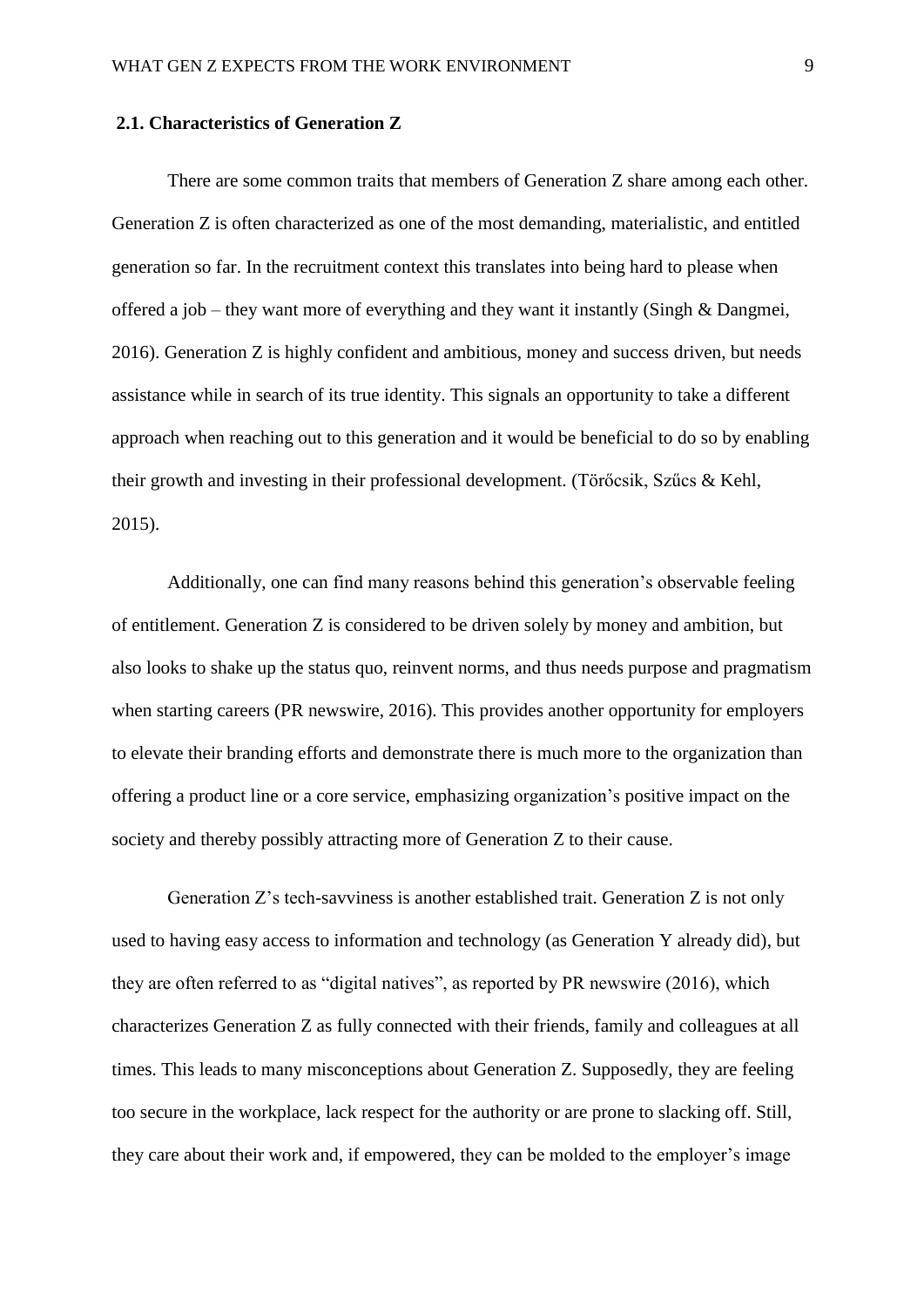and consequently prove as valuable and hardworking team members as any other generation before them (Desai & Lele, 2017).

#### **2.2. Generation Z compared to Generation Y**

There is a certain dynamic between Generation Z and their predecessors - the distinct Generation Y. Understanding differences between these two generations is beneficial when adjusting recruitment tactics. When looking at how Generation Y fared when entering the workplace, it is observed that they relied heavily on getting feedback. They needed to know if and in what area they are doing well which suggests a need for supervision when they look for clear instructions on what is expected from them (Ellison, 2015). This does not apply to Generation Z who are bursting with confidence and are more self-reliant (Adecco, 2015).

When it comes to Generation Z's strong feeling of entitlement, which is often a thorn in the employer's eye when offers are being prepared, it seems that both Generation Y and Z have plenty of these feelings. Members of Generation Y feel that they can do anything as all things in life revolve around them (Alexander & Sysko, 2013). It is ascertained that Generation Z looks primarily for a way to get ahead because they deserve it by default. In this area not many differences exist between these two cohorts (Adecco, 2015).

Two generations can be compared by looking at how organizations attempt to retain them. Generation Y will usually look for stability and comfort zones in the workplace. They look for a comfortable environment where their contribution to the organization's success comes independently without being criticized by their leaders (Brack, 2012). With Generation Z, other approaches would be necessary to reach same retention rates, as they are more entrepreneurial (Adecco, 2015). Thus, two completely different approaches might be necessary when wanting to retain employees.

With Generation Z now entering the workforce, for the first time there will be a collaboration and clash of five different generations – Traditionalists, Baby Boomers,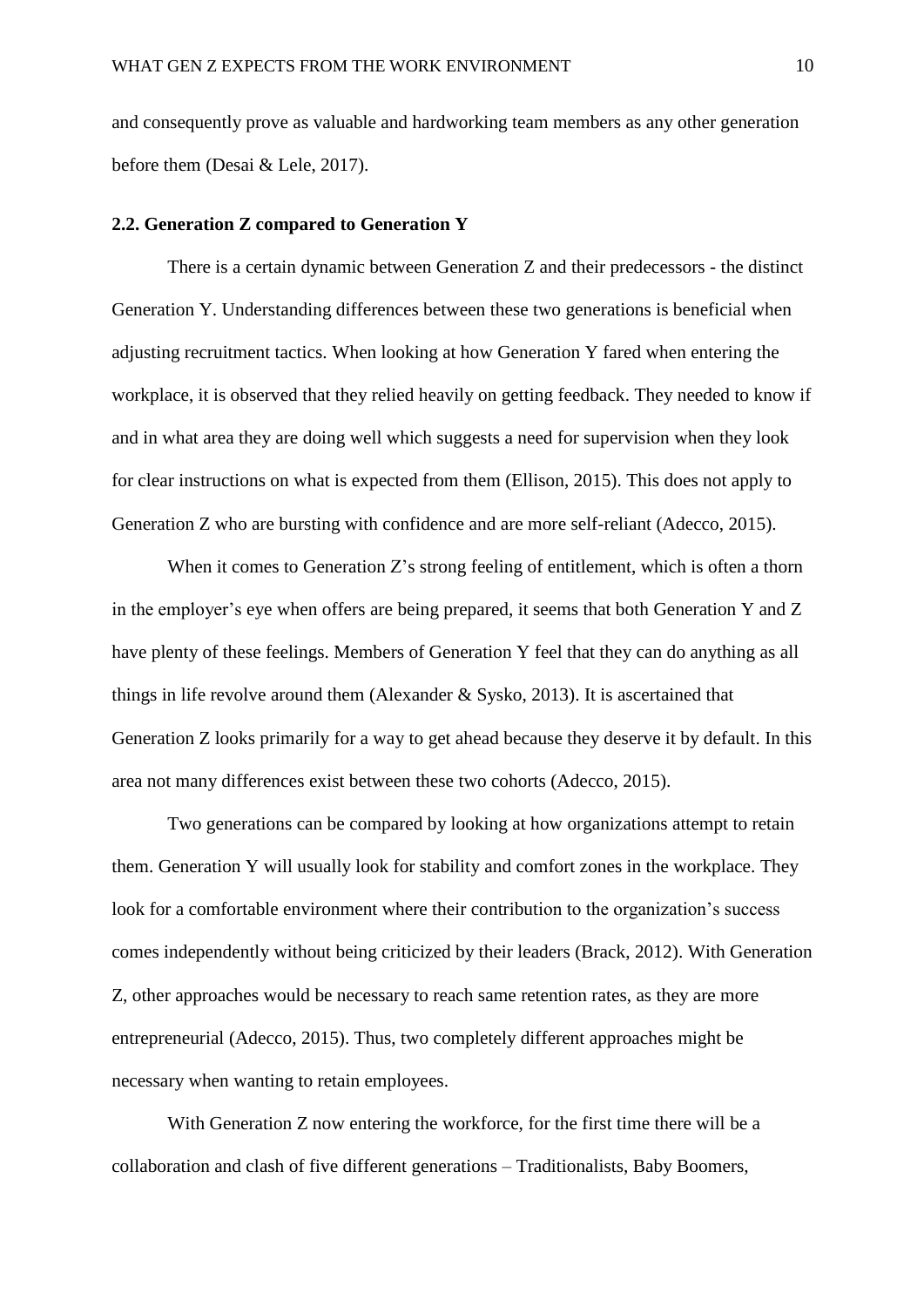Generation X, Generation Y and Generation Z. It is expected that the intergenerational differences will have an impact on the work environment in this constellation and the work environment might be disrupted when Generation Z starts presenting itself to other generations. Generation Z, as opposed to other generations, is not good at listening because it lacks important interpersonal skills (Bejtkovsky, 2016). In this regard, Generation Z is unwilling to share their knowledge and ignore other generations when being advised, mentored, or managed, which in turn decreases work moral, erodes relationships among colleagues and disrupts hierarchy. This also might have a negative impact on the corporate culture.

#### **2.3. Work expectations of Generation Z in Croatia and other countries**

In Croatia, one research study has been conducted on Generation Z's expectations from their college education and how it will tie in with their career development (Novak & Žnidaršič, 2018). It served as a foundation for extrapolating how their careers might develop after graduation. This research involved students without any significant prior work experience but from insights of these younger members of Generation Z, a valid attempt of extrapolation ensued on what this generation might look for in employers in the years to come. It was established that they look for practical paths when choosing education programs and that two main criteria they consider when making this decision are interest in the field of study and a good chance of being easily employed in a specific profession (for which they were confident they will be). In Croatia, students are also inclined to value stimulating tasks and work conditions while having a job which influences and potentially benefits the society (Wüst & Šimić, 2017).

Still, most relevant research on the topic has been conducted in Central and South-East Europe's region – a region that Croatia is part of and region where there are many cultural similarities. In this region, Generation Z values trust, fairness, loyalty, and respect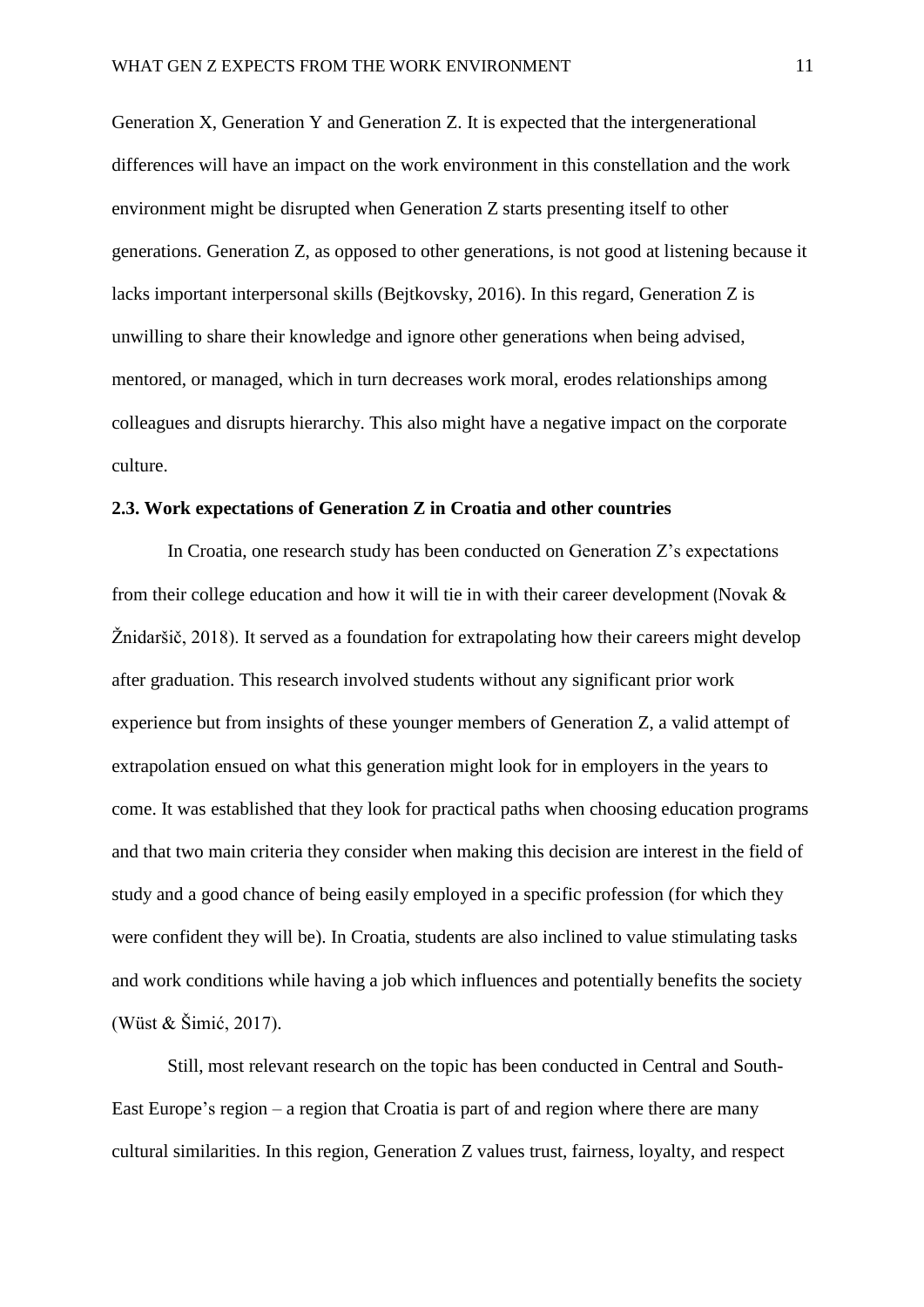from their employers, which are surprisingly traits of Baby Boomer generation. Thus, employers can be assured that they will hire members of a generation which is forwardlooking, which demonstrates long-term thinking, who are hard workers, happy and capable to learn on their own (Schwieger & Ladwig, 2018).

Another important factor to observe is Generation Z's capability to collaborate with previous cohorts. When comparing Generation Z and Generation Y in the workplace in Hungary, taken from the perspective of management and HR personnel, these two generations which are closest to each other have a hard time working together (Bencsik, Horváth-Csikós & Juhász, 2016). Although entering the workforce one after another and both being tech-savvy and focused on personal growth, there is an incompatibility in collaboration efforts which brings into question how mentorship programs will have to be redesigned when onboarding Generation Z in the workplace.

Differences between Generation Z and other cohorts can have another potentially negative effect on the workplace. When new generations join the work environment members of Generation Z do not regard their workmates as to have strong social relations with them. They consider their colleagues to be acquaintances and they trust them a little bit more than they would trust complete strangers (Lazányi & Bilan, 2017). By being more isolated with their technology in hand, information at their grasp and being connected to their friends and family, Generation Z will not ask for advice and will let their entrepreneurial spirit and overall need for independence get in the way of achieving healthy work relationships. This could fence the efforts to teach them to work as a part of a team. The task for HR experts then could be to create an atmosphere of trust and emphasize the need for collaboration in creative ways.

A trap that many employers today fall into, when attracting this new generation, is often caused by not fully understanding what really motivates Generation Z. Drivers that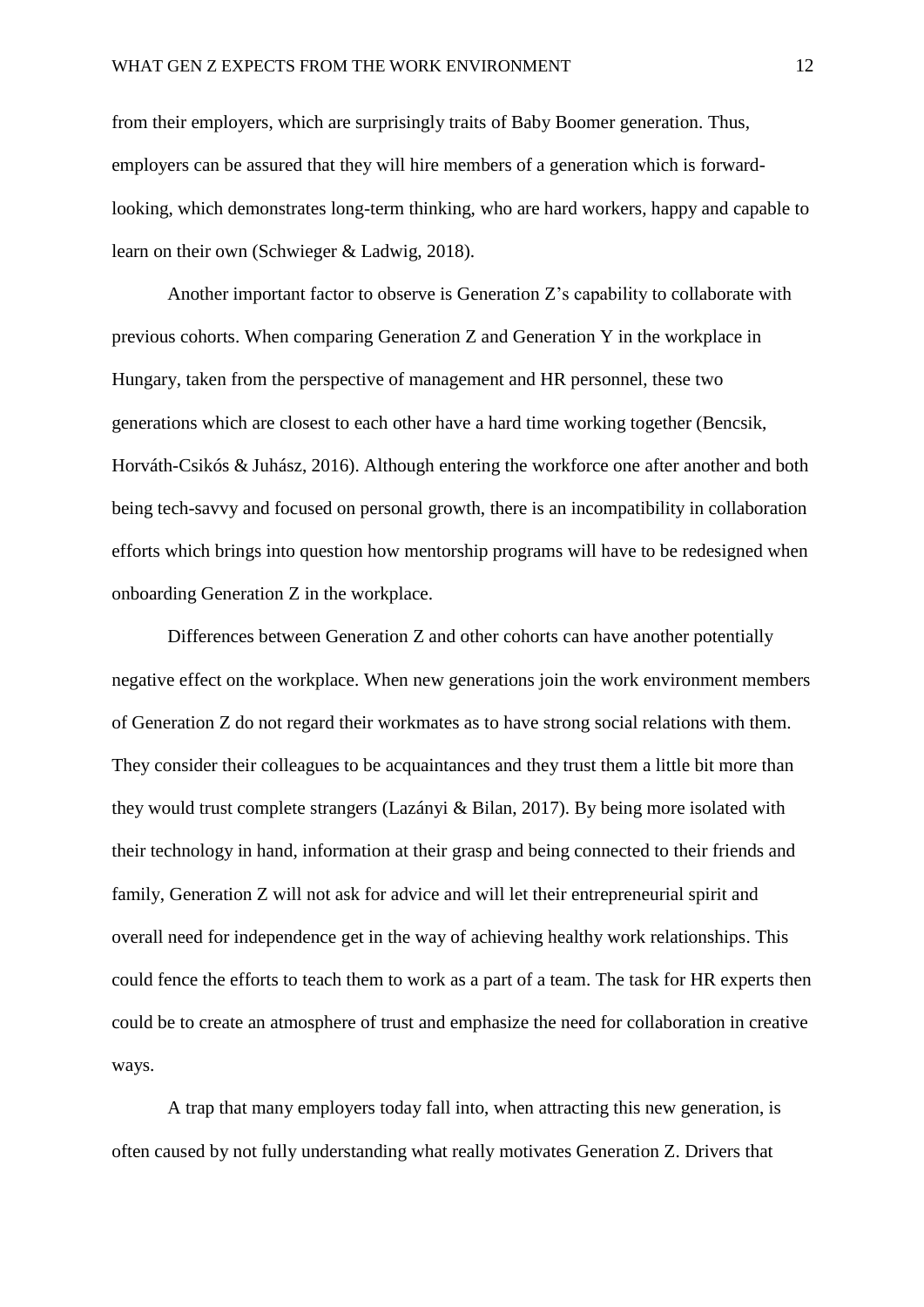prevail in Generation Z's thinking about their first jobs are a high salary, promotion opportunities and a positive working atmosphere in a strong team (Csiszárik-Kocsír & Garia-Fodor, 2018). The first two drivers are rather straightforward in explaining the obvious gaps in what employers are offering and what is expected by Generation Z, but being part of a great team testifies to the fact there are differences among Generation Z members in this culturally similar region. For example, Generation Z in Hungary still considers being part of a team as to having backup and sees taking part in mentorship programs as a positive thing, neither of which can be said for Generation Z in Poland.

With having more entrepreneurial spirit than previous generations, Generation Z's need for independence should be incorporated in already established work practices and employers should consider being more flexible. With technology now allowing for virtual teams to perform just as well as any other co-located team, another approach to satisfying Generation Z will be to nurture this sense of independence as much as possible. When looking at Generation Z's attitudes towards the workplace, a significant part of Generation Z expresses a need for autonomy as they want to become competent as soon as possible. Generation Z appreciates working independently and not in traditional jobs in co-working spaces as this is the best way to achieve autonomy and higher level of competence (Kubátová, 2016).

As for the mismatch in financial expectations of Generation Z when joining a new company, there are motives that take priority over high remuneration expectations. Generation Z looks for stability and personal fulfillment which outweighs monetary rewards (Grow & Yang, 2018). This is one important revelation about Generation Z for final stages of recruitment processes, when negotiations take place, as employers can pursue other means to fulfill this Generation Z's deeper need.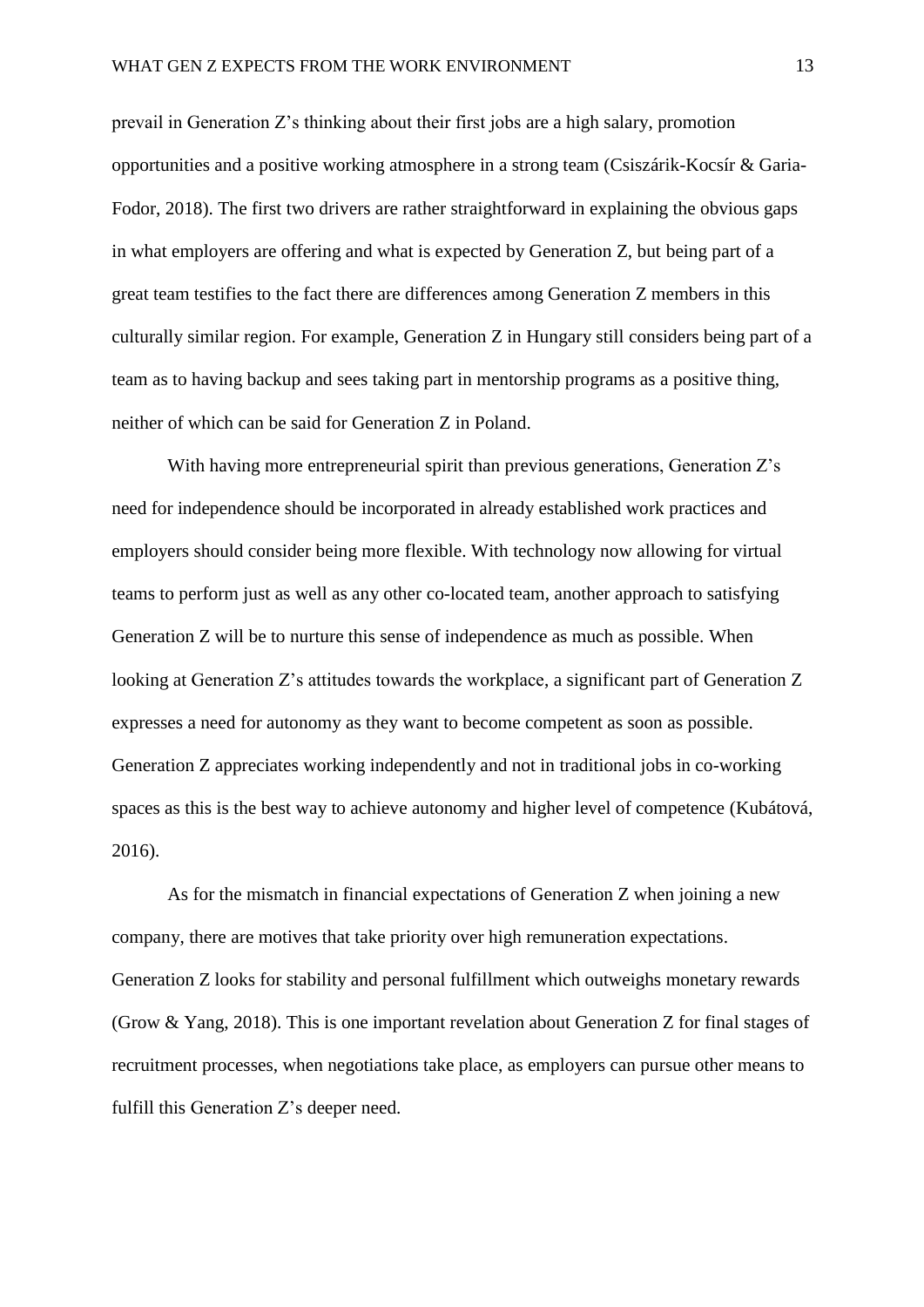In trying to align the expectations of Generation Z with what employers can offer to this new cohort, one approach could be to dig deeper into Generation Z's motivators and demotivators in regard to their work. Most significant reasons for a lack of motivation for Generation Z are deficiency of meaningful content, negative atmosphere in the team, work overload and a lack of overall purpose (Fratričová & Kirchmayer, 2018).

Another perspective on resolving the gap between what employers offer and Generation Z expects is to observe Generation Z's need for security. It is reflected in their desire for simultaneously wanting a secure job and a competitive salary. This comes almost as a surprise that this confident, independent, and perceived to be mentally strong generation is looking for safety cushions when requesting high remuneration and various additional benefits (Iorgulescu, 2016).

#### **2.4. Summary**

The scarcity of literature illustrates that there is a strong need for inquiry about college-educated Generation Z's expectations of the work environment in Croatia. The reason for the lack of literature is twofold. On one hand, this generation born as early as in 1995 could at present be part of the job market for only one year, assuming they attained college degrees after three or four years, depending on the study program.

On the other hand, not enough attention is given to the fact that 'millennials' and 'post millennials' differ in many regards, so separate studies about Generation Z have not yet fully drawn the attention of the scientific and business circles in Croatia. It is high time for these communities to address these issues so they can point the HR community to the right direction when attracting new employees. In Croatia, different generations have different work preferences and should also have different job characteristics (Hernaus & Vokić, 2014). Additionally, existing studies conducted in other countries do not necessarily mean their findings could easily be applied to the Croatian work environment. Thus, there is a void to be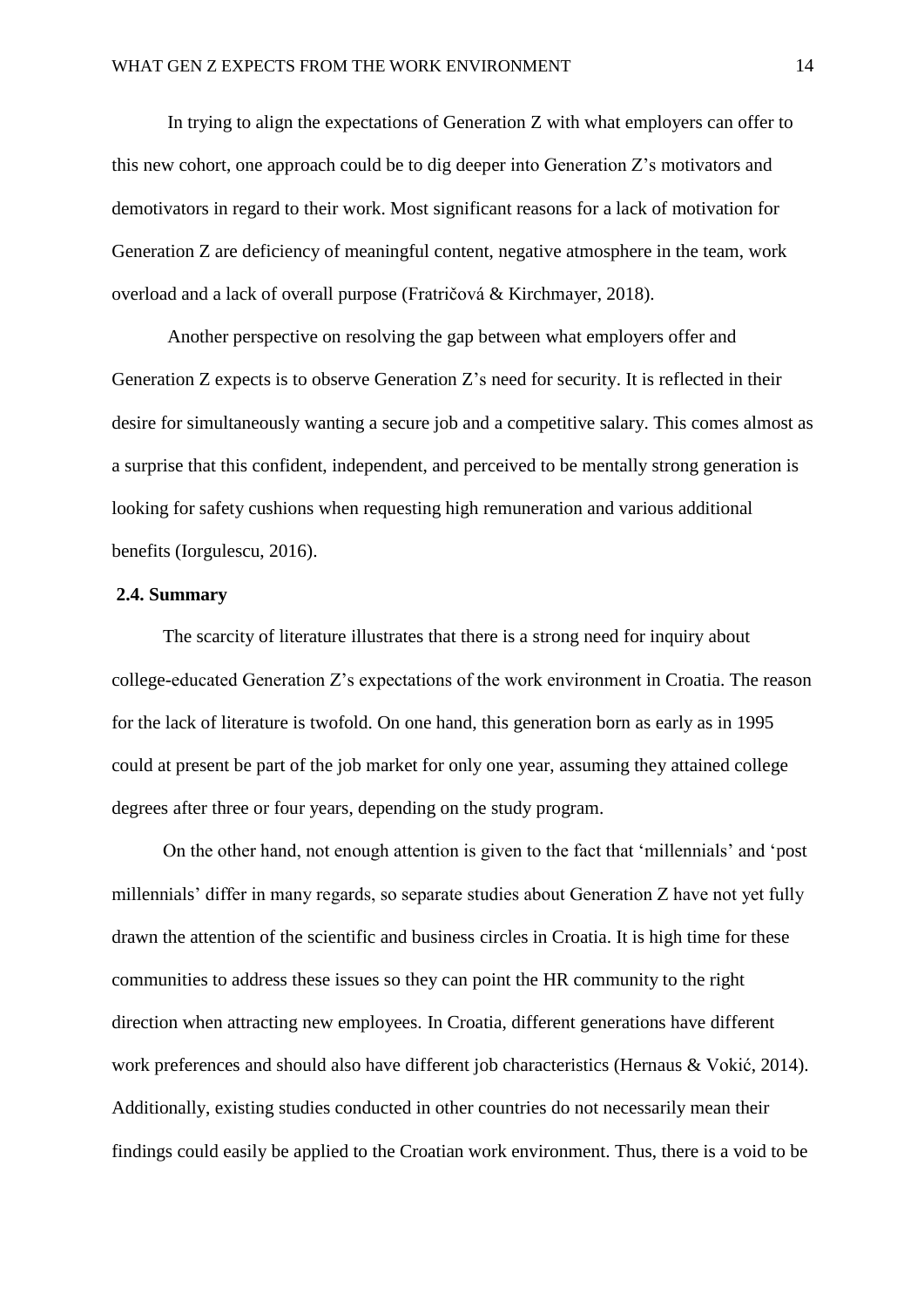filled with knowledge about relevant differences among members of Generation Z, even in culturally similar markets. Additional country-specific research would be valuable in revealing motivations and expectations of college-educated Generation Z in Croatia as they are becoming more and more significant part of the workforce.

#### **3. Methodology**

This research is qualitative in nature. By taking on the role of a qualitative researcher the intention is to understand how research participants interpret their experiences, construct worlds and what meaning they attribute to their experiences (Merriam & Russell, 2016). This research has certain characteristics that are in common to all types of qualitative research (Creswell & Creswell, 2018):

1) Research is conducted in a natural setting where researcher talks face-to-face to participants who share their ideas freely which brings their responses into context

2) Research design is planned for but not tightly prescribed as it emerges in the process

3) Researcher is pivotal in gathering the information not using instruments of other researchers, yet researcher's background will influence the interpreted data

4) Researcher is inductive and deductive in analyzing open-ended form of data which is reviewed and organized into codes and themes by the researcher himself

#### **3.1. Research Design**

This research is designed as a phenomenology. Phenomenology is rooted in philosophy and psychology and describes lived experiences of individuals about a phenomenon, with the condition that it has been experienced by all individuals participating in the research (Creswell & Creswell, 2018). As the purpose of this study is to understand Generation Z's expectations of the work environment in Croatia, the researched phenomenon revolves around the underlying needs and wants of Generation Z in Croatia. The focus of this research is on what Generation Z looks for in the work environment, how it feels about the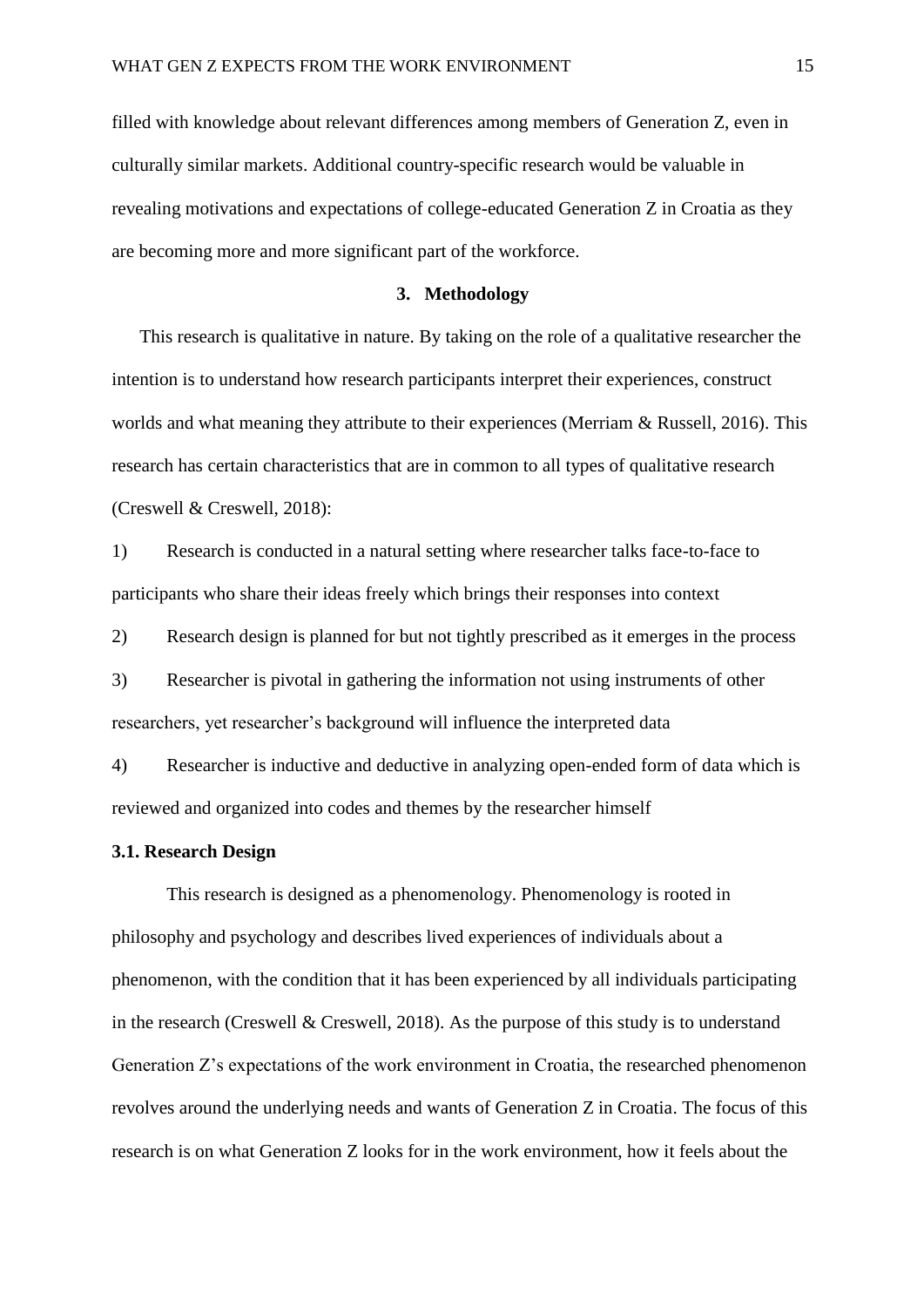current situation in the Croatian labor market, what it already experienced and what it might seek from employers which has not been sought by generations before. This study reveals Generation Z's expectations and answer the question of what this newest generation in the labor market needs. Phenomenology design provides necessary structure for data collection and information analysis. It is suited for small-scale research that does not call for technologically sophisticated or expensive equipment for the purposes of data collection and analysis. Additional advantages for the purpose of this research involve possibilities to scratch beneath the superficial aspects of social reality, removal from any abstract theorizing and can tell an interesting story to a broader audience (Denscombe, 2014).

#### **3.2. Participants**

Target population for this study consists of students or college graduates who are attending or have recently attended RIT Croatia and are or were enrolled in either International Business or Information Technology program at RIT's Croatian campus. Main reason for choosing this particular population of students to participate in this research is that these students should have already gained relevant work experience through internships (as mandated by RIT's policies). In some cases, these students are working part-time in parallel to their studies or are currently interviewing for entry level positions in various organizations and some have been able to find their first full-time jobs already. In either case, all research participants are members of Generation Z, i.e. born between 1995 and 2000, sophomore, junior or senior students at RIT Croatia or graduates with bachelor's degrees in aforementioned programs from within last two years. Sample includes ten members of Generation Z who are currently studying at RIT's Zagreb campus, are at least in their second year of study (sophomores) and can prove they attained a fair amount of relevant work experience already. Participants are interviewed in groups of two or four, depending on their availability to participate in sixty to ninety-minute interview sessions. Invitations for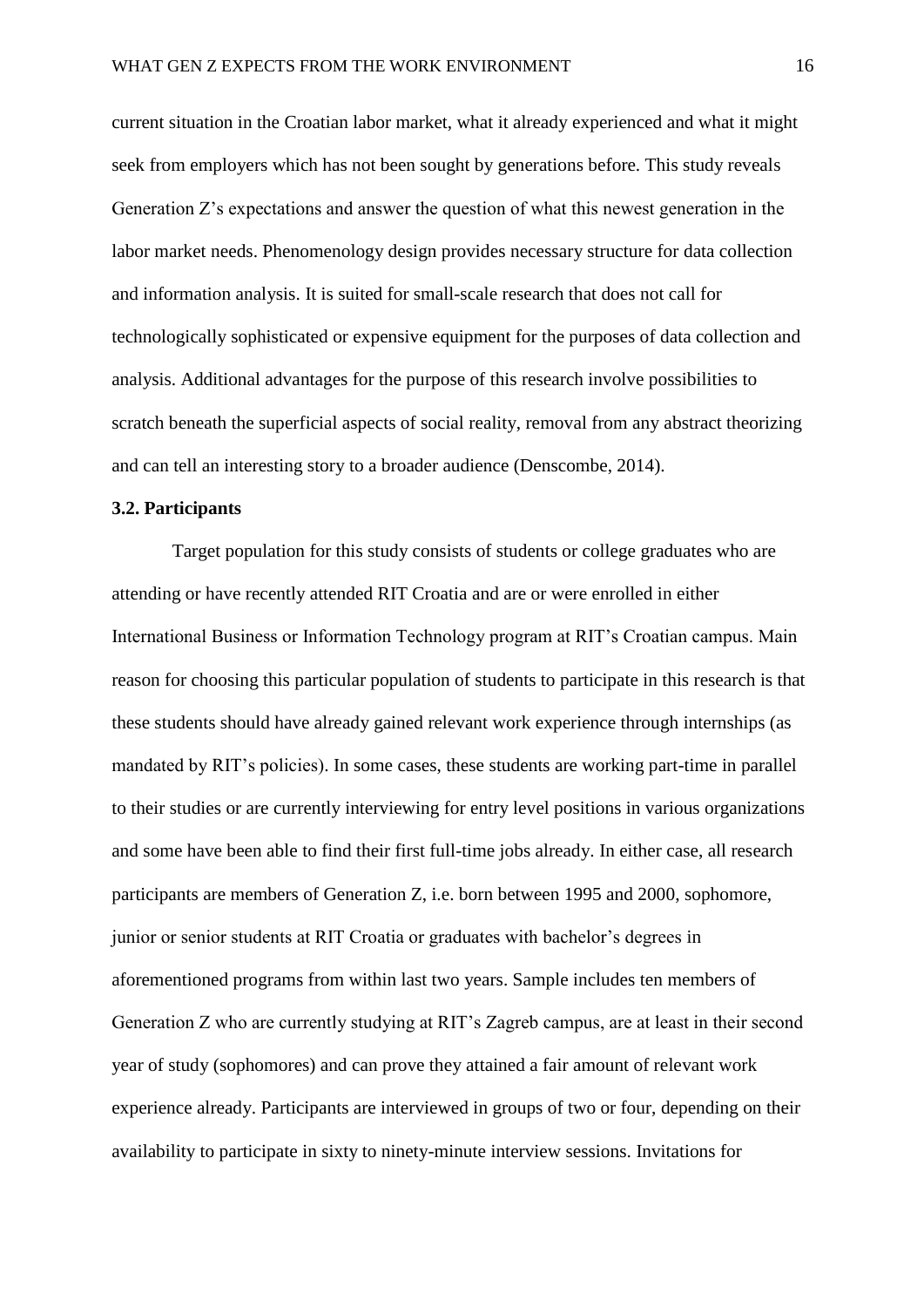participating in this research were sent through formal RIT Croatia's internal communication channels (via email), which resulted with six participants to apply. Four participants additionally were recommended by RIT Croatia's faculty and researcher's colleagues (RIT alumni) and who agreed to participate in this research.

#### **3.3. Researcher's role and reflexivity**

With much subjectivity that is present in phenomenological and small-scale research like this one, researcher's biases could interfere with the research results. Researcher has an investment in this topic because of working in the recruitment field for five years at the moment this research was beginning, having close contact with Generation Z during recruitment processes for various organizations he is working for and, when starting the research, exclusively working for one large pharmaceutical company. Researcher is a member of Generation Y that precedes Generation Z and his own experience differs from what Generation Z currently expresses and experiences during recruitment and onboarding processes in organizations. Companies not being able to retain this generation for too long and Generation Z's diverse demands during offer stages in the scope of recruitment processes are significant reasons for the researcher to want to understand this phenomenon better.

Researcher has graduated from RIT Croatia in 2015 and is familiar with RIT Croatia's mandatory internship policy and proclivity of RIT students to gain work experience during their studies.

Data is gathered by interviewing ten members of Generation Z in Croatia who are inquired about their recent work experiences and views on their soon to be initiated careers. Inquiries are also made about their motivation when it comes to work, preferred relationships with peers and superiors, desired workplace conditions, compensations and rewards that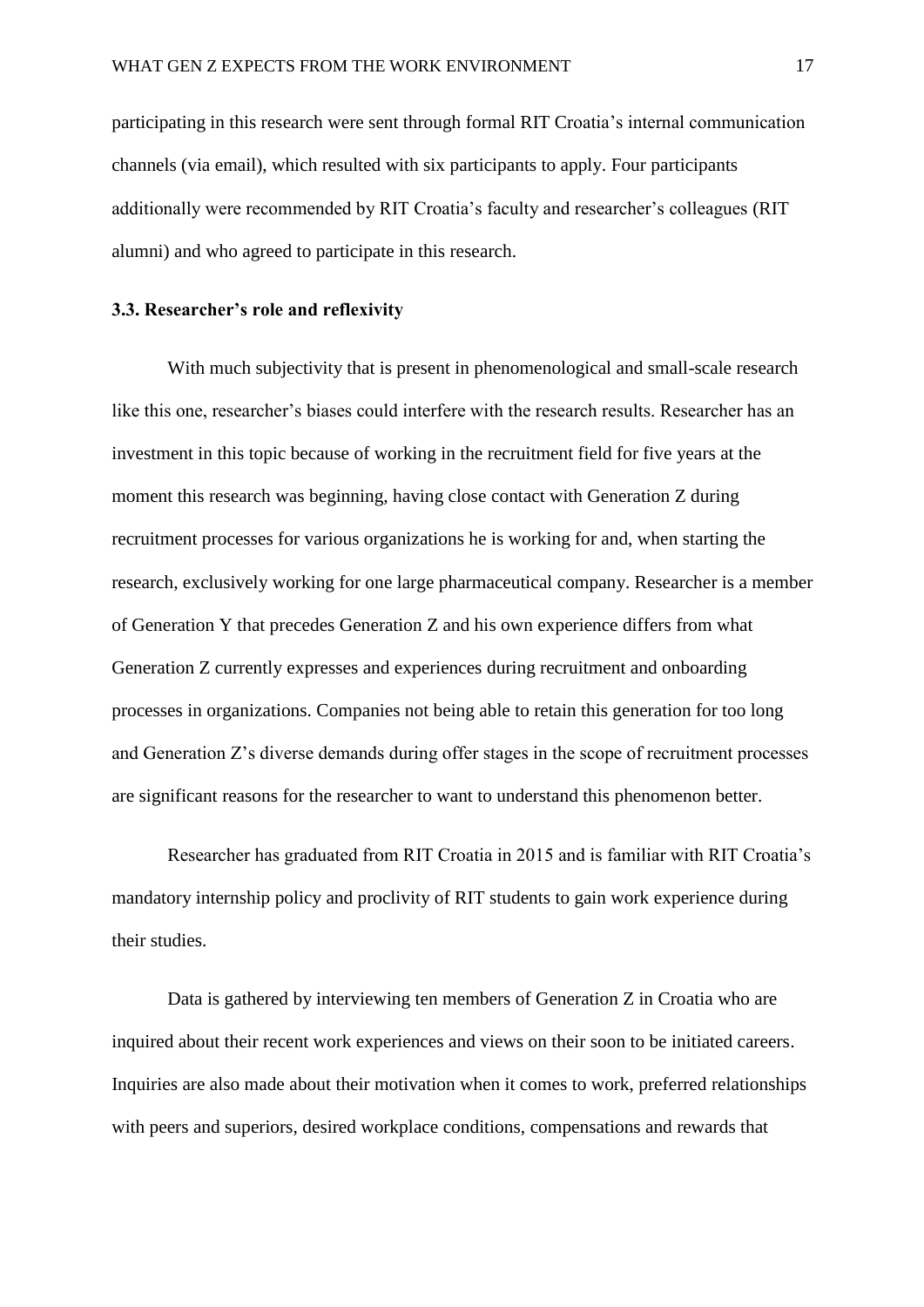might interest them and specifics around which type of work they expect to be involved with or which type they would prefer.

#### **3.4. Measurement Instruments**

As this is a descriptive phenomenological research study, a specific sequential approach in measuring data is taken. First transcripts and notes from the interviews are typed up and resulting raw data is initially screened for general ideas. As a next step data is coded using HyperRESEARCH software to add to validity of data analysis and then clustered in categories. Emerging themes are then described. Special focus is put on finding a common denominator for all themes and answers – what they have in common and in how many aspects they differ and to what degree. What then follows is the interpretation of findings and comparison with secondary research provided in the literature review that relates to Generation Z characteristics and attitudes toward work in culturally similar countries.

#### **3.5. Procedure**

Interviews are chosen as the most appropriate data collection type. They are most useful as it is not possible to observe participants directly in recruitment processes, they can provide historical data and a degree of control for the researcher while questioning participants (Creswell & Creswell, 2018). Interviews are conducted in the time period of October and November of 2019, in a classroom environment at RIT's Zagreb campus in Croatia. This location is chosen for two reasons. First, this is a familiar environment for all participants and the researcher, who all attend or have attended educational programs at this institution. This is meant to provide a laid-back atmosphere when interviews take place so that both the researcher and the participants can converse freely in a setting that resembles a professional surrounding. Second, access to the facilities can be rather easily granted by RIT Croatia's leadership as RIT Croatia's staff and faculty are willing to assist the researcher by providing necessary space and by encouraging students to participate in this research.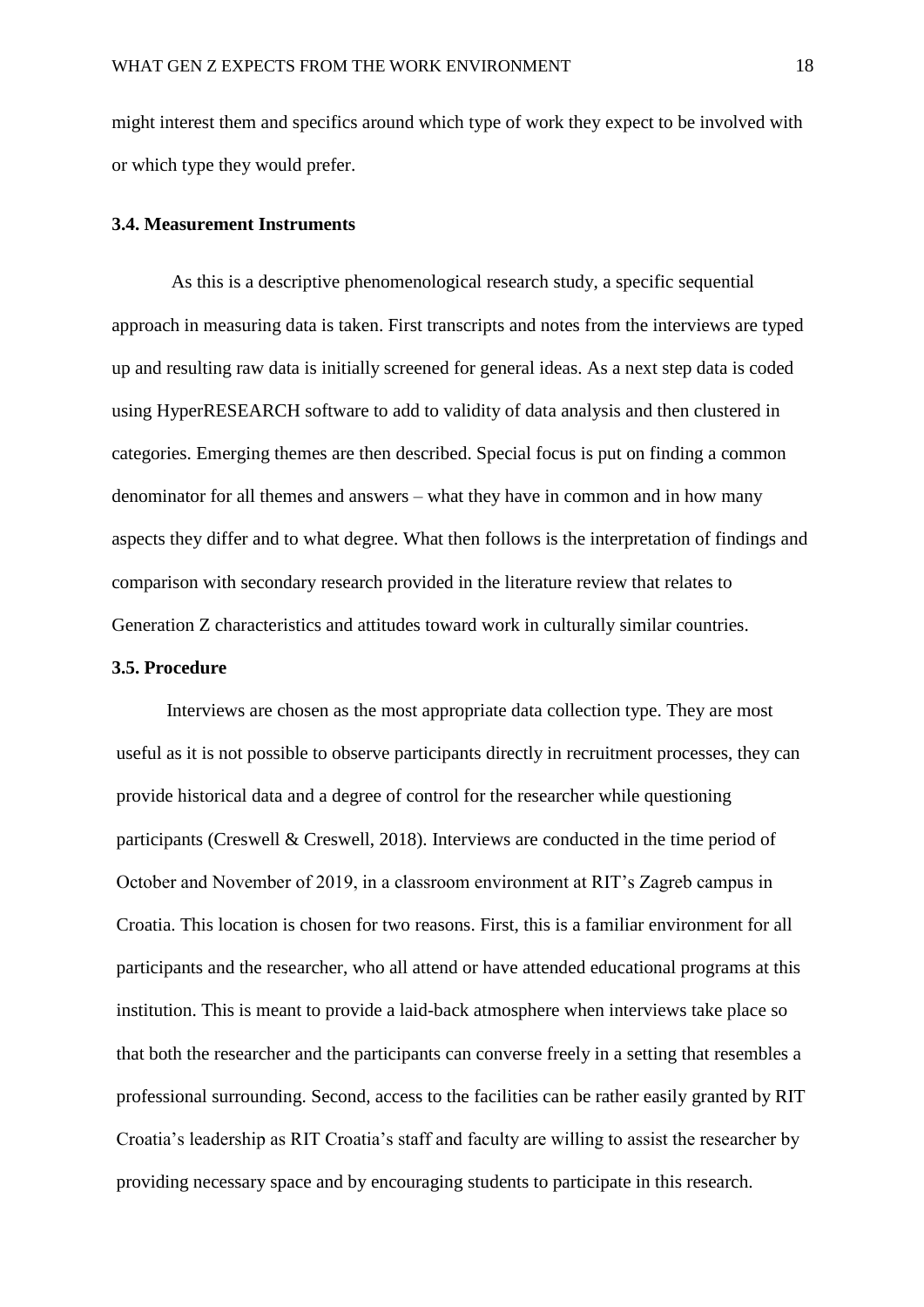Interview protocol is as follows. Interviews are scheduled at least one week in advance and last for sixty to ninety minutes, depending on the number of participants. In case a participant who applies for participation (and assessed to be eligible to take part in the study) is for some reason unable to attend one session, another appointment is attempted to be organized at a different time. If a participant is unable to join the scheduled interviews or cannot find another time to participate, a student from the top of the backup list of candidates is invited to take place of the student not being able to attend. Participants' identities are known to the researcher so that their eligibility to participate can be verified. During interviews participants' names are not mentioned to provide anonymity. In the data analysis and interpretation phase of the research participants' initials are listed so that the researcher is able to track the source of each relevant wording, code, or theme. During the interview ten main subtopics are inquired about and are listed in Appendix A.

Interviews are recorded with an audio device through a mobile phone application "Voice Recorder" and additional notes on participants' non-verbal communication are taken by the researcher. Additionally, one researcher's peer from RIT's Master of Science program is assisting the researcher by taking more detailed notes and who discusses the participants' responses with the researcher after the interviews are over.

Transcriptions of the recorded interviews are initially done with assistance of transcription software "Happy Scribe", where audio files are uploaded to the software's dashboard and then initial draft is edited manually. Volume and participant's accents tend to interfere with this software's effectiveness, so researcher has to manually transcribe and edit each audio file several times over.

Data analysis consists of sequential steps and starts with an overview of the text comprised of participants' responses. After an initial read-through, data is first segmented, then taken apart and again put back together. Due to time constraints and overall research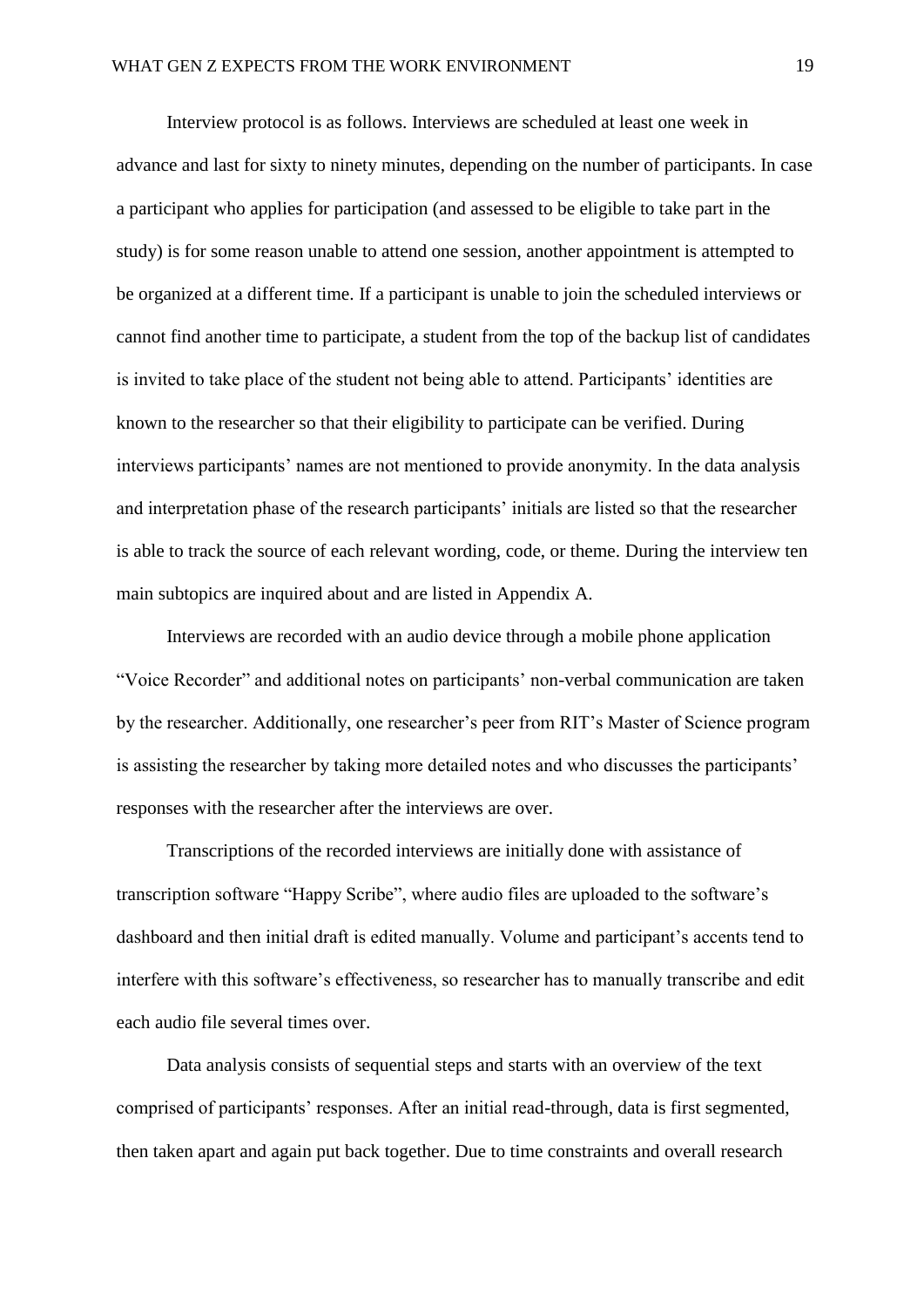project timeline, data analysis and qualitative write-up happens consecutively, although most qualitative researchers will usually conduct these activities simultaneously. The process of winnowing the data ensues where only certain data will evolve into themes and the rest of the data gets disregarded. During data analysis a computer software called HyperRESEARCH assists the researcher to decrease time spent for hand coding. It enables storing and easily finding relevant qualitative data that emerges during this stage of research. In the process of coding, where data is grouped and replaced by a single word that will represent later a category, in participants' language a term is assigned which provides a basis for describing common patterns in creating themes. Codes are grouped as 'expected', 'surprising' and 'unusual' as is common in qualitative research design (Creswell & Creswell, 2018). These are then described in a narrative paragraph explaining participants' experiences about the researched topic or phenomenon. No predetermined codes are used, rather codes are allowed to emerge on its own during data analysis. In the last stage of data analysis, when layers of data are added again, researcher narrows his focus again on participants' statements about the working environment followed by discussions of possible meanings behind them.

For the interpretation of results, researcher compares the results with existing literature in a narrative format, and not as a scientific report, offering subjective perspective, and pointing out to possible limitations for further research on the topic. Through a descriptive writing format, the audience is meant to understand the participants' views of the working environment. There are two main strategies for data verification. First, all participants can easily be contacted at any moment after the interviews are over so that the researcher can check about different responses that might have left the researcher with dilemma on what the participants meant when discussing a subtopic. The contact numbers of all participants are left with the researcher and participants give permission to be contacted for potential follow up session. Second, researcher's mentor and Associate Professor in the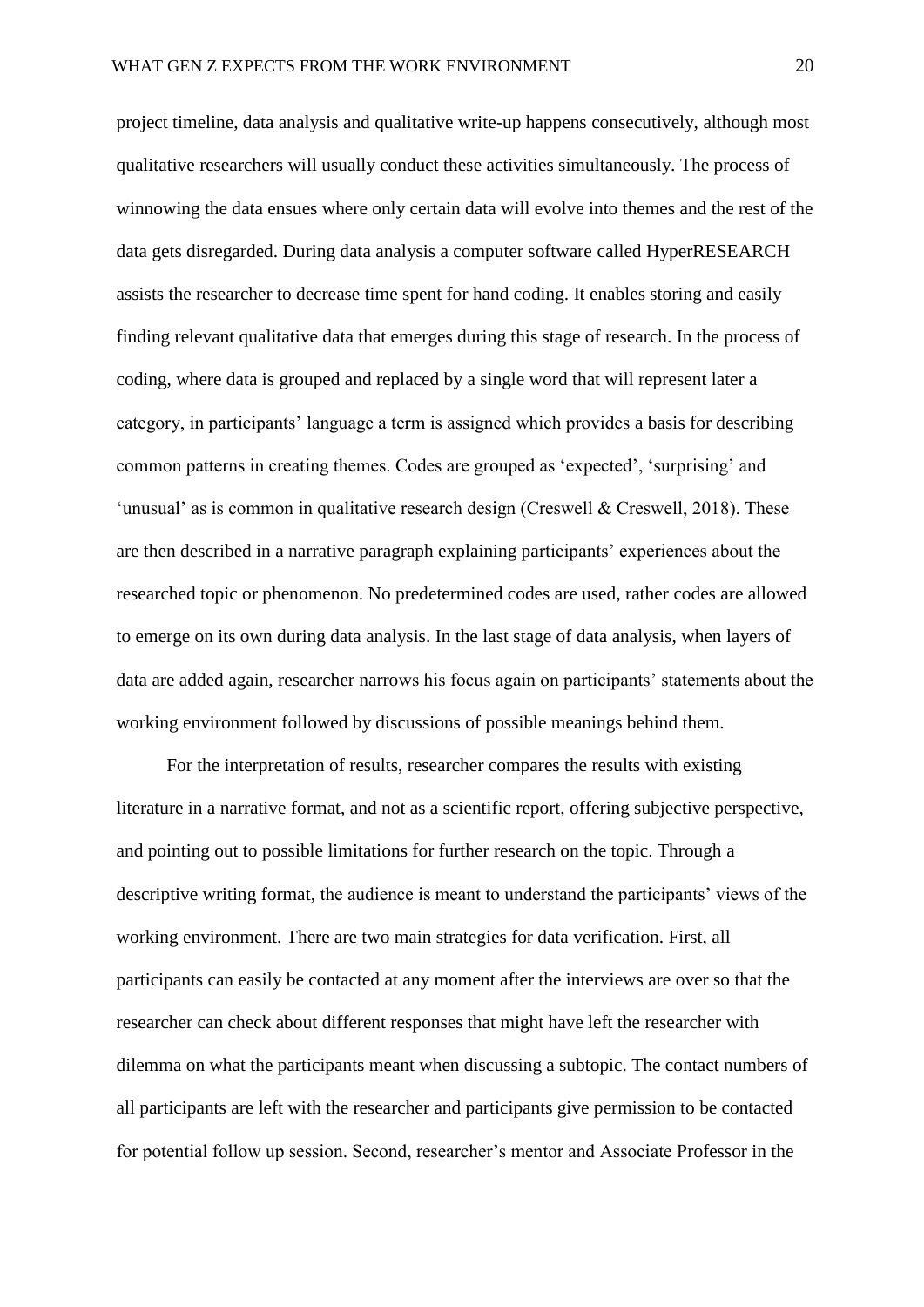Department of International Hospitality and Service Innovation at Saunders College of Business in Rochester is providing mentorship during all steps of the research process which replaces peer examination that is recommended for similar research projects.

#### **3.6. Limitations**

One limitation of this research is a relatively short time span regarding data collection that will last for approximately two months in the fall of 2019, during which a limited number of participants can be interviewed. Another limitation is the interest of students at RIT Croatia who, at the time of being invited for interviews, have mandatory classes and exams as part of their bachelor's programs. Additionally, certain biases might be present when choosing participants, especially participants recommended by RIT Croatia's faculty or researcher's colleagues. Another limitation is generalization of findings after interviewing participants who have little work experience. There is a possibility that these participants do not necessarily have the capability to fully understand certain concepts related to work environment. Their responses to certain subtopics inquired about might be based on a theoretical and hypothetical level.

#### **4. Findings**

After reviewing interview transcripts and analyzing participants' responses five themes emerged which answer the research question – what does Generation Z expect from the work environment in Croatia? During their interviews, as part of organized focus groups, ten students discussed their future career plans and what motivates them in their work.

Generation Z expects to be taught and mentored while still having enough autonomy in their work as they prepare for new challenges that lie ahead. Their work needs to be meaningful so they can have an impact on their surroundings. They need their work environment to be flexible so they can have enough time to pursue their interests outside of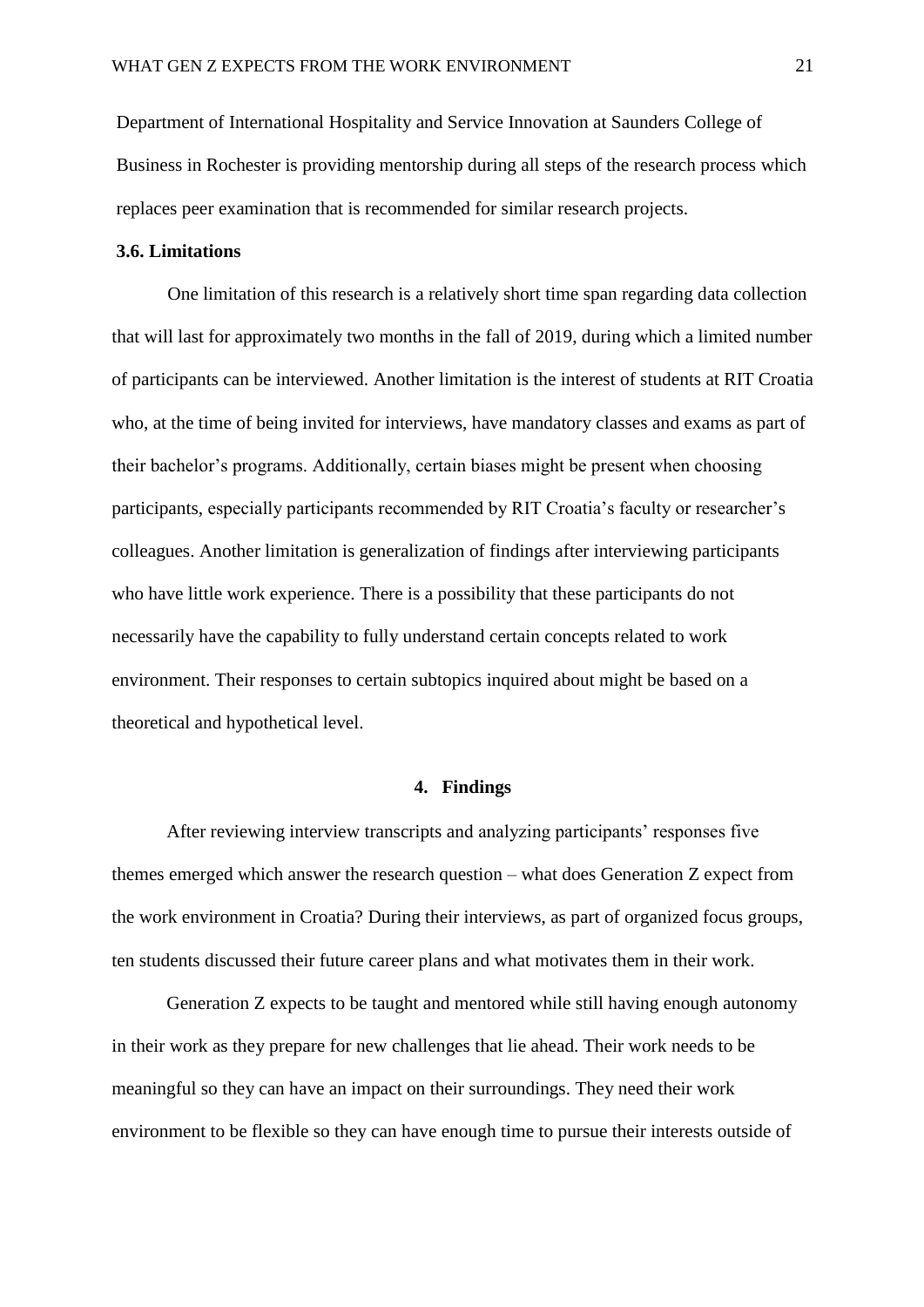the workplace. They are pragmatic when thinking about rewards. They expect an environment which will enable them to pursue their life and career goals.

#### **4.1. Expectation of a learning environment**

Students expect to be immersed into a learning environment where they can swiftly be taught through trainings and mentorship, where knowledge must be shared freely and can be used to get ahead in their careers.

#### **4.1.1. Learn quickly through trainings and mentorship**

Being trained in the workplace is crucial for students. This is how they perceive they can acquire substantial knowledge fast. Their bosses and senior colleagues are the ones who should deliver initial trainings and have the role of mentors. Students think that a perfect boss is always there to answer any questions and gives hands on training. This also applies to the process of onboarding, as students surmise that a perfect employer would train them from the beginning. They are aware they do not have all the necessary skills and knowledge upon graduation, so they require someone to rely on, someone who has answers to all of their questions. Student #5 confirms this by sharing her point of view on mentorship programs:

I like the idea of mentoring and training programs in companies. It would be beneficial also for me because I do not think I would be well equipped only with my knowledge from college. So, I see many benefits with this - it will be quicker for anyone to become independent in their roles.

When it comes to short-term career plans students emphasize the importance of learning as part of gaining first real work experience. They expect access to knowledge right away, they value it immensely and want to absorb it quickly. It is a priority for students to learn - as much as they can within a short period of time. It does not matter if it is a smaller or larger organization where they can learn. Both environments are perceived as rich in opportunities to learn. There see benefits of working in a smaller organization where they can try different fields of work and they see larger organizations as strong, structured supporters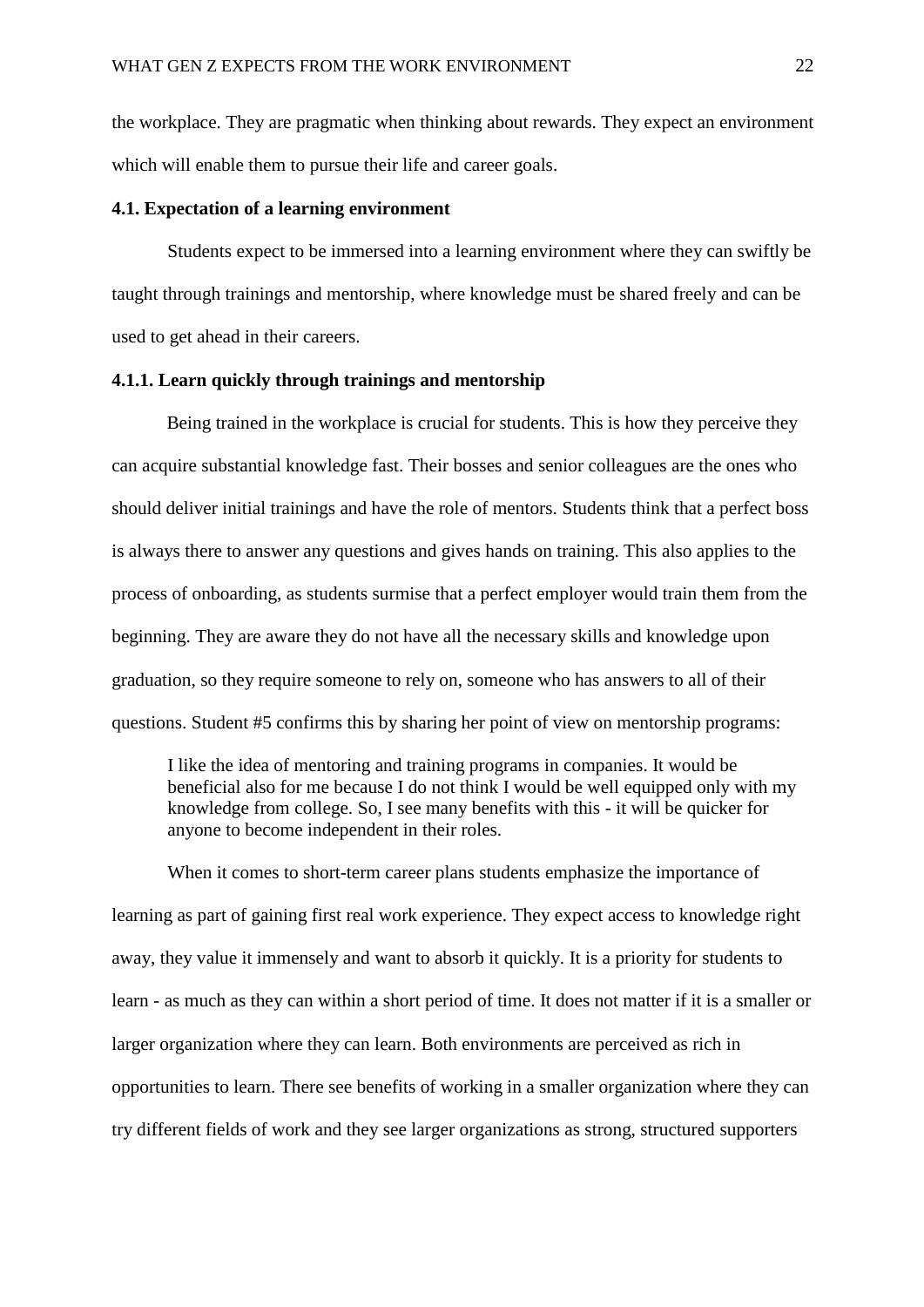of their learning process. What also helps in acquiring knowledge faster is project work because this is how they experience many things at a faster pace.

#### **4.1.2. Knowledge must be shared**

Knowledge once acquired needs to be shared freely in the workplace and keeping information for oneself is not appreciated. This relates also to relationships that are expected to be based on open communication with colleagues and bosses. Student #3 maintains that learning happens only if there is a clear communication channel and he can only respect colleagues who are willing to share their knowledge, not keeping it for themselves. Still, key person for enabling open communication and knowledge sharing is the authority figure in the place of work. Student #4 believes that one of the things that a boss should do is encourage employees to share knowledge. From students' responses it is evident that the whole work environment needs to be a safe place to ask questions and the work atmosphere should enable learning. Student #2 confirms this as she appreciates a workplace where she can ask as many questions she wants to, but also does not want to feel stupid in the process.

#### **4.1.3. Knowledge is an asset**

Students want to gain knowledge quickly because it will set them apart from their peers and help them get ahead in their careers. Alternatively, they will use it to develop their own businesses. Students believe that attaining key information and knowledge will enable them to make a step up in their organization and be more competitive in the market. Student #1 underlines that the only way to get ahead is by knowing something before other people. This is firmly rooted in their minds when they plan their careers. They express ambition to grow already in the first few years of their careers. Getting ahead is a goal by itself when it comes to career planning. Student #6 elaborates on the importance of knowledge for career progress and introduced side projects as a key differentiator:

As time goes on, my work experience is not enough. In example, if you have somebody with eight years of experience in the industry and a person with four years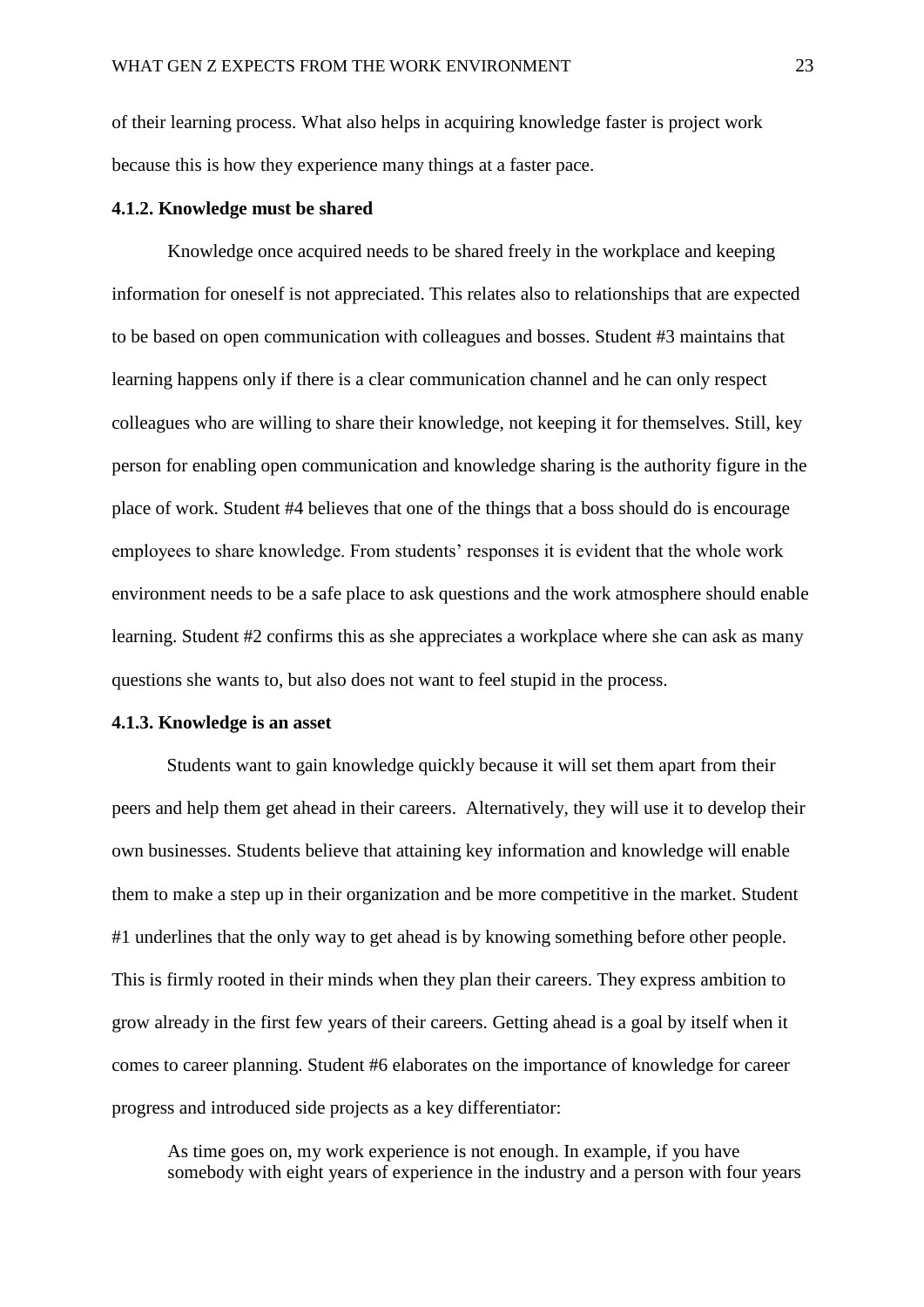and multiple side projects behind them, the second person will be preferred by the company over another person. And this is because his knowledge is broader, and it also shows that the person is working on multiple things and not just working for somebody.

Besides students' short-term interests when acquiring knowledge, students expressed where they specifically plan to apply their knowledge. Having plans in the mid-term to start their own businesses, knowledge acquired while working for other organizations will be useful to them with this higher purpose in mind. Their goal is to first improve an organization with which they are aligned with or have a stake in. Student #1 shares her plan to work on acquiring knowledge first and then build upon that knowledge to go back to her company, develop key departments and eventually branch the business out to other European countries. Students also plan on implementing newly acquired knowledge into their own businesses. Student #3 explains:

I think the 20s are for me the time when I want to get experience, trying to learn as much as possible about how business functions in general. So different departments, different fields, and then implement that once I open my own thing.

Students value diverse knowledge that will be helpful later in their careers and are

pragmatic in their views - at the end of the day it will look good on their CVs.

#### **4.2. Expectation of meaningful work**

Students expect to see meaning in their work. Their work must impact the community,

challenge them personally, and keep them motivated.

#### **4.2.1. Impact on the community**

Students look at the broader picture when assessing what type of work interests them.

They want to positively influence their environment. Student #1 wants to nurture whatever

change she can in her community. Student #2 confirms this with a story from the time she

was applying for her first job in two different companies:

I had two offers when I was applying in the US for my second co-op and one company was Ford Motors. I thought wow, it would be great to have working for Ford on my CV. And then I didn't get accepted at Ford and I said OK, I'll work for the other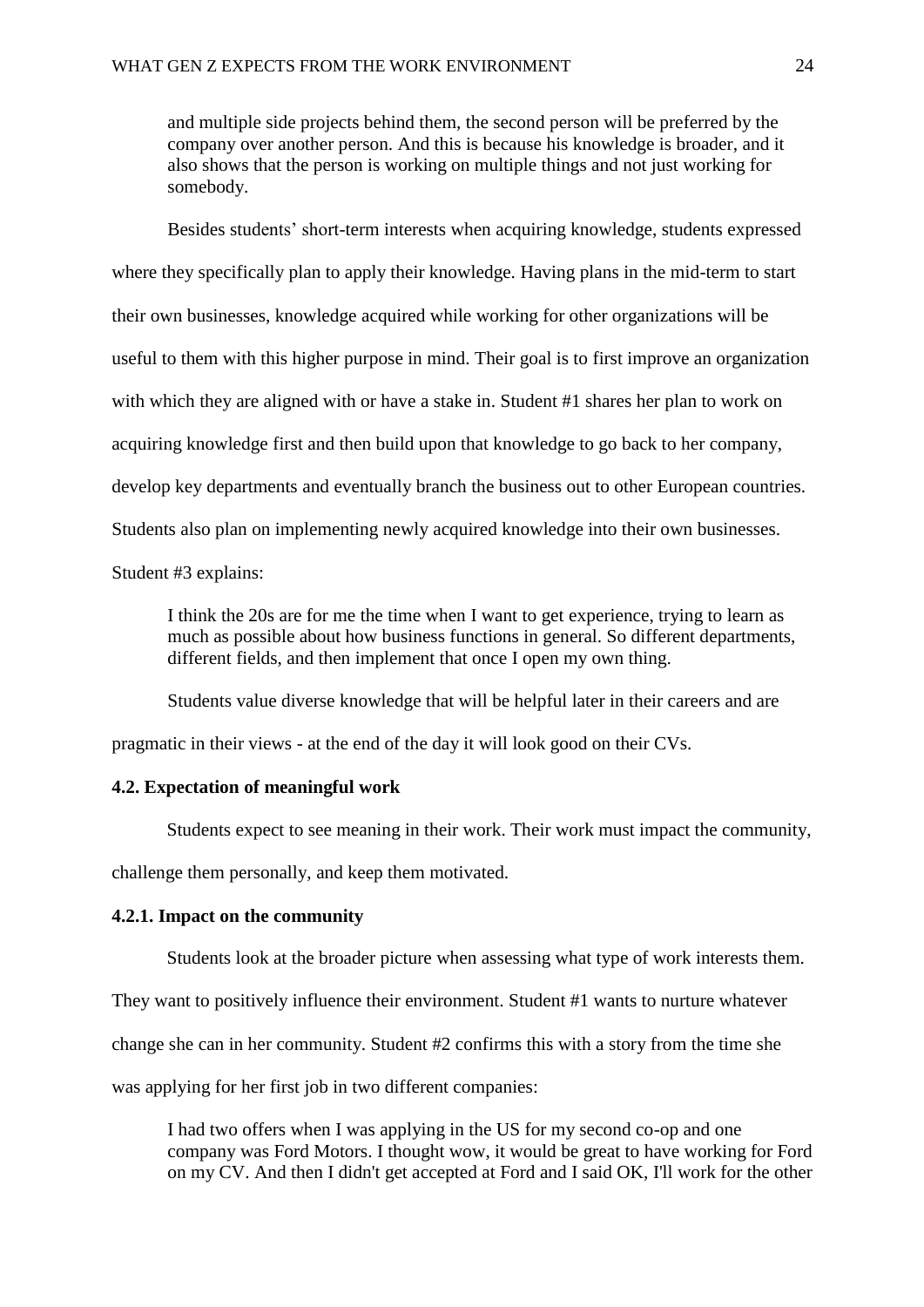company - SunPower, a green, environmentally-friendly company, and as they are producing solar panels I found I liked the idea of saving the world. I believe in the same things that they do.

She landed the job at SunPower and is sure this was a perfectly aligned experience with who she is and what she wants. Student #7 also expresses her preference for organizations which impact the environment. In her case, companies she applies for have an indirect impact on the community. She sees consulting companies as perfect employers because they are trying to solve problems for other companies.

#### **4.2.2. Challenging work**

The work students expect to be involved with needs to be meaningful on the operative level as well. They appreciate knowing reasons behind tasks they are assigned. They need to know the 'why' and are curious about the broader picture an organization is trying to paint. To students meaningful also means the opposite of having repetitive tasks. They do not appreciate repetitive and administrative tasks and they run away from such roles already now when they are applying for internships or entry level positions. They assume that repetitive tasks will be assigned to newly employed young professionals and they are unhappy because of this. They do not appreciate repetitiveness but look for challenges as they do not want to do the same exact thing over and over. They see repetitiveness as the first big red flag when looking for a job. Student #4 was explicit in explaining his attitude toward such type of work:

I would quit within a week if I had to consistently work on operative tasks. I do work around 40 hours a week without any issue. The second someone told me to fill out an excel sheet with meeting minutes, I would hand in my resignation.

Previous work experience which students acquired during freshmen and sophomore years in college gave them a taste of what some entry level positions involve, and they are fended off by repetitive tasks that could become part of their responsibilities. Their dislike of repetitiveness is so strong that they are willing to completely change direction in their careers if their work is not challenging enough.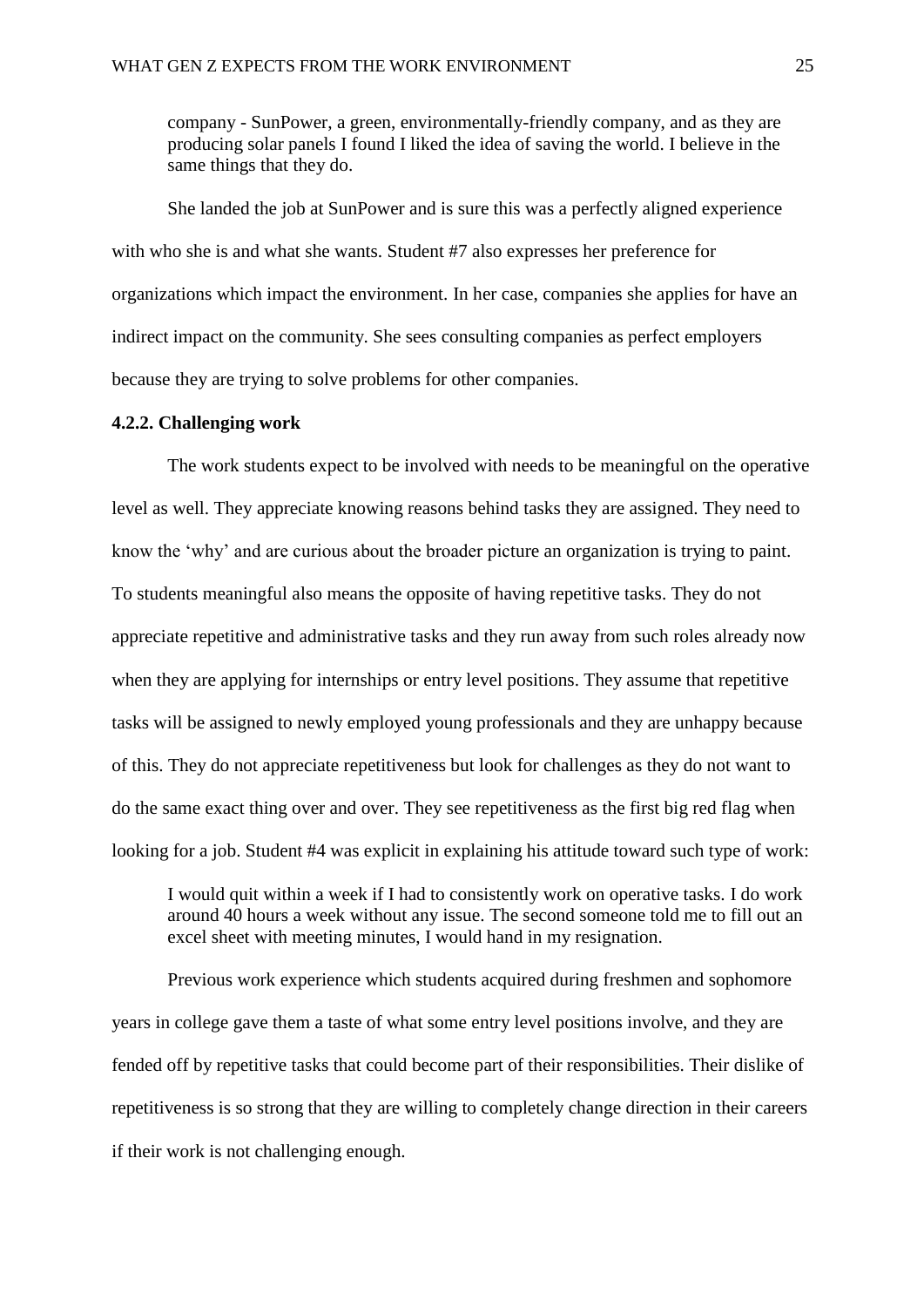#### **4.2.3. Meaningful work as motivation**

After seeing the impact of their work on their surroundings students become motivated to stay in their jobs and with the same organization for a longer period of time. For student #9 it would be enough to see that her customers are happy and if she sees them smile, she feels a surge of motivation. For students, side projects are also meant to have an impact on the society or at least the broader organization they work for. They enjoy inventing something new, a new software algorithm or a new process – the only criterium is that it must be related to their work.

#### **4.3. Expectation of a flexible work environment**

Students expect a flexible work environment with elements of informality, having physical and mental breaks, and achieving balance. They disdain micromanagement and monotony.

#### **4.3.1. An informal work environment**

Having already experienced diverse work environments during their internships, students acquired enough information to conclude that they do not appreciate formal structure in the workplace. The less rules and strict policies, the better. Student #2 notes on her experience working for one US-based company:

They do not have hierarchy like we do. And I liked that they are a pet friendly company. Although I can work in a hierarchical environment, I just felt uncomfortable. I feel more comfortable working with colleagues as with friends.

Students prefer to see their bosses as peers. They enjoy an easy-going environment and need to feel they fit in. They want to work in a surrounding where they feel comfortable being themselves and preferably not have strict deadlines. Students emphasize the importance of spontaneous socialization in the workplace when discussing what a perfect employer might be like. They are in consensus that employers should allow employees to talk to each other,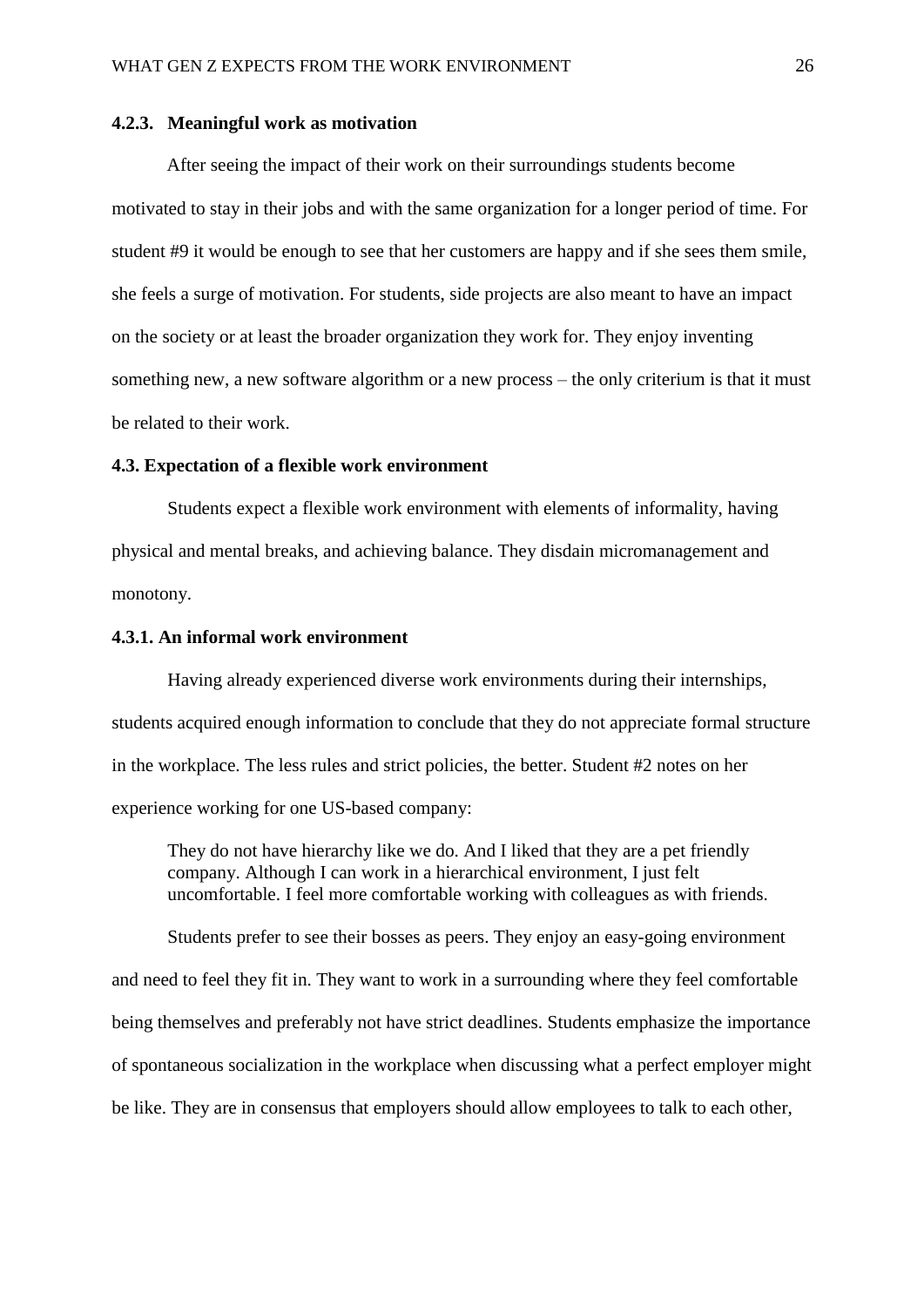not just about work, and that there should be a lenient work atmosphere. If they do not feel comfortable with how lenient it is, they believe they will not be productive.

#### **4.3.2. Importance of having a break**

Another aspect of flexibility that students expect comes in the form of daily organization of work. Students expect to have control over their workdays - when and how many breaks they can take and to be allowed to take a day off whenever they need one. Technology and being active on social networks enhance this need for flexibility. Student #2 explains that by saying:

I can spend one hour being active and then I need five minutes for a Facebook break. I would love to have a space where I work and a place where I do not work. And when I want to have a break then I can just stand up, take my phone if I want to go to Facebook and go out for a walk. I think I need these breaks because I cannot be concentrated for seven hours straight. If I do not open my social media messages my mind already goes away, and I am distracted.

Students unanimously expect to be able to switch on and off at work. They prefer flexible work hours and being able to adjust their schedule, e.g. work one day for four hours and then work for twelve the next. And by taking occasional breaks they believe they would be more productive overall, especially if engaging in some non-work activities such as watching a movie or going for a run in the middle of the workday.

#### **4.3.3. A healthy work-life balance**

Students value their lives outside of work immensely and they do not want to feel stressed out about their work. When discussing previous work experiences students mentioned they are content if they do not feel bad or stressed every day and they seek to find the perfect balance. Students strongly emphasize the importance of work-life balance and they emphasize how important it is to plan their lives in advance, making plans for several days ahead. For them, it is about time management, the time they want to have for themselves but also about removing the stress. It is employers' responsibility to care about employees' work-life balance and the solution could be in having a good HR strategy. Student #7 needs to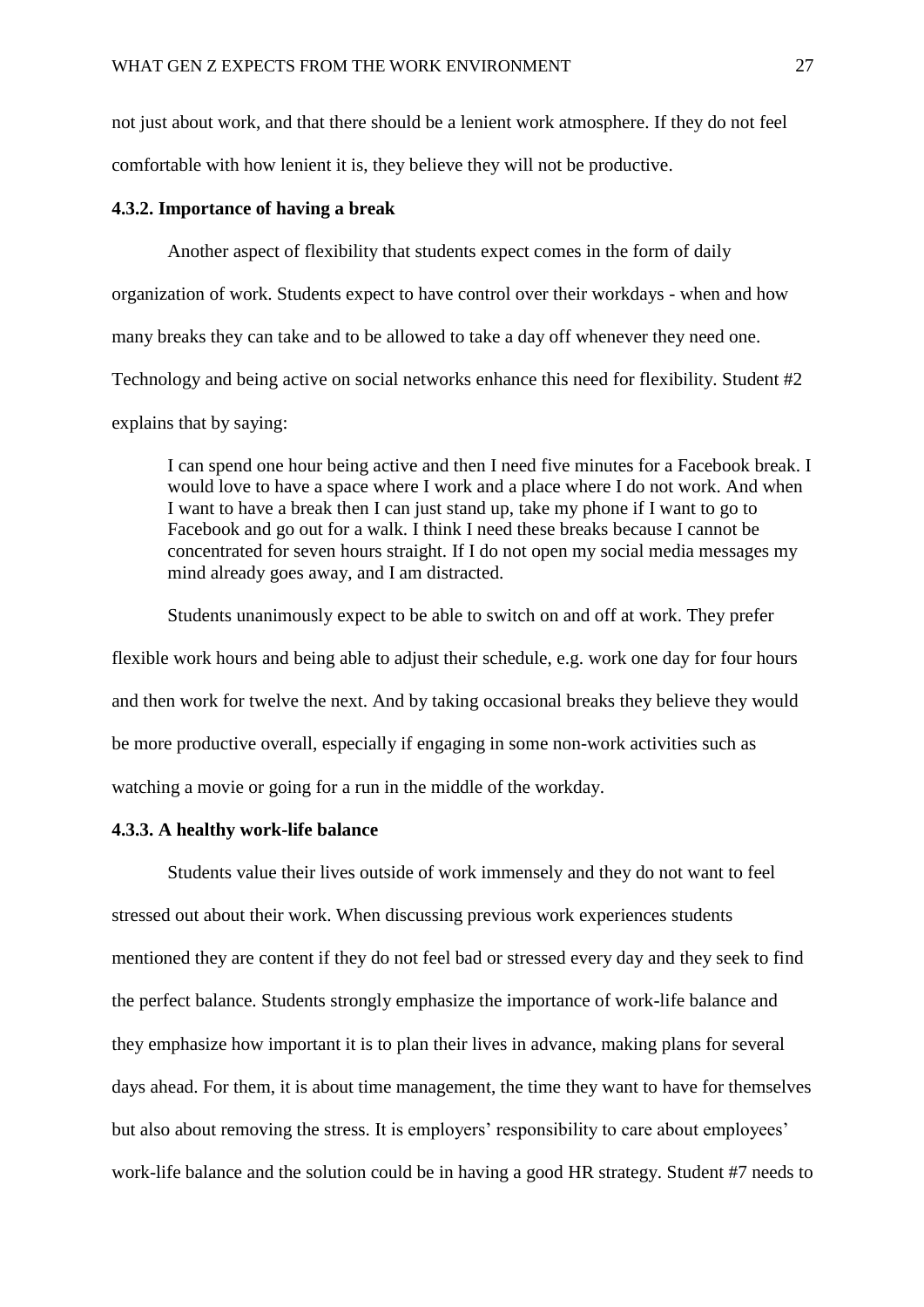be able to enjoy her private life, work from home and to use vacation days when she wants to during the year. For student #10 this would mean that she is treated like a person, not just an employee.

#### **4.3.4. Dislike of micromanagement**

In the context of flexibility and when it comes to the boss - employee relationship, micromanagement is entirely undesirable. Students expect they will not be controlled by their supervisors and that they will not be forced to participate in mandatory activities by their line managers. They want to be inducted into the work through mentorship but only initially, after they join an organization. Students see value in coaching, and they need to be free to make mistakes to be able to learn from them. They expect to work without too much oversight and have freedom to choose their own approach to solving problems. They reason that if they were already hired, there should be enough trust that they will know what to do; thus, continuously telling them how to do their job is redundant. Furthermore, management does not need to be involved with operational details on how the work gets done - if the work gets done. Additionally, they would appreciate not coming to the office for a day or two if they perform well. They also do not appreciate being told when exactly to work on some tasks.

#### **4.3.5. Diverse tasks to break the routine**

One more expectation of flexibility pertains to the tasks and work itself. Imposing certain tasks on students is not always appreciated as they look for flexibility in the type of work they are involved with on a daily basis, how they are treated when they fail and how their time at work is distributed between busier and slower periods. Being flexible when assigning the work is important to students who expressed preference for a balance in tasks they receive.

Letting them work on their own is important to students, but they expect then that the organization will be tolerant of failure and that there will be many chances to correct mistakes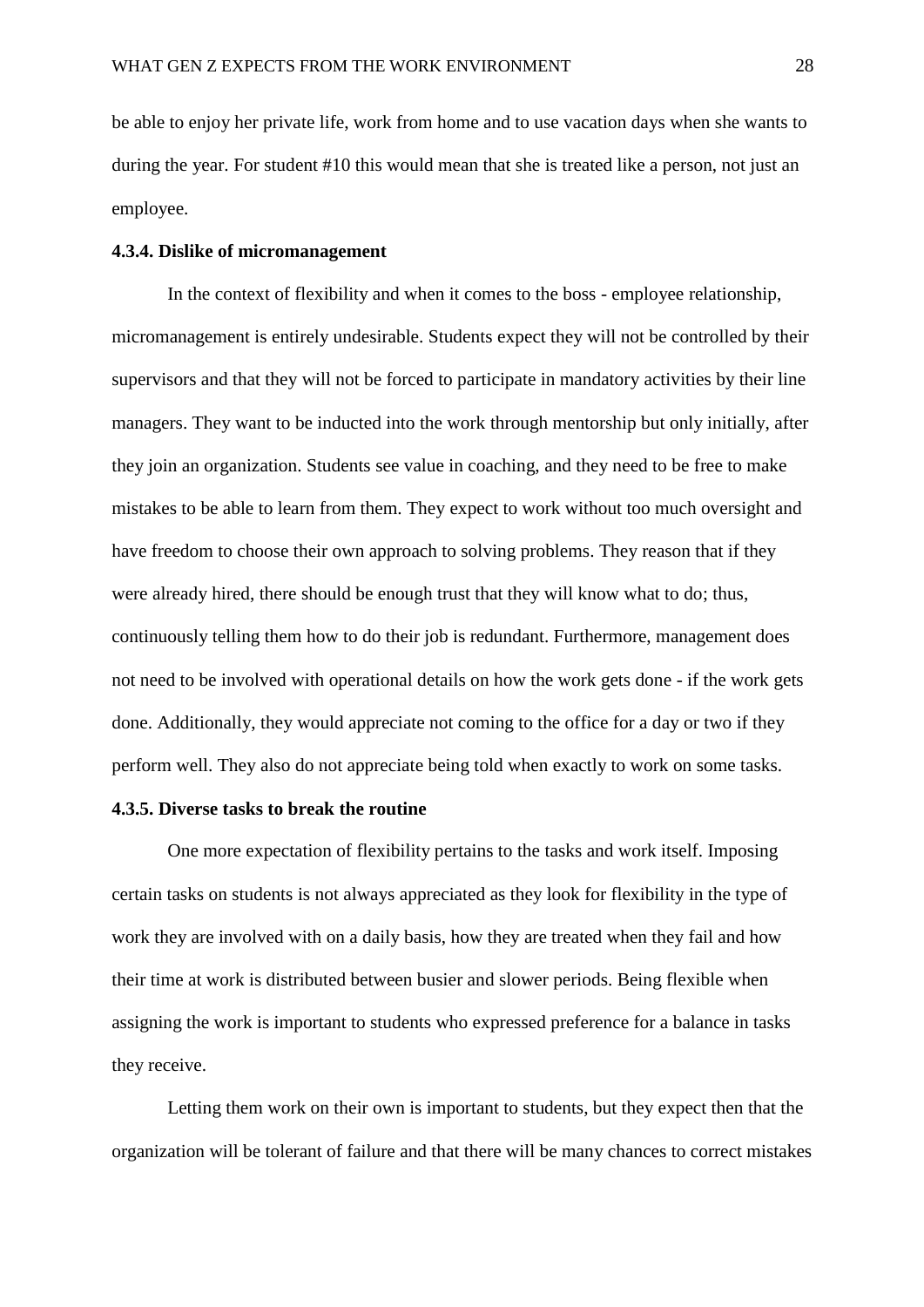that happen. Student #7 would like her employer to consider her time while she works, and be flexible with it, but also be part of a well-organized environment where efficiency, in the sense of perfectly utilized time, is the norm. Students do not want to sit idly as they see it as punishment for doing their jobs better or faster. On the topic of side projects flexibility came up as students want to work on side projects whenever there is no core work to be done. It is important for them that they can decide when and on which projects they will be working on.

#### **4.4. Expectation of autonomy**

Students are unified around an expectation to have autonomy in their work and they search for it as soon as they feel comfortable in a new work environment. This theme emerged after students emphasized on numerous occasions how 'being their own boss', freelancing and empowerment are quite important to them.

#### **4.4.1. Working for themselves**

The goal of eventually starting and owning a business is evident as this is how students see their careers developing. This is the ultimate stage of being independent which students seek. They are keen on planning for a future where they would be working for themselves. They plan for the long-term, have a clear vision of what they will be doing in the next few years and they have laid out their plans on how to eventually become completely independent. Students want to start something on their own after gaining some international experience. Some are not specific regarding the timelines but are explicit in sharing their goals to own a business.

#### **4.4.2. Work outside of work**

Even if in the short term owning a business is not easily achievable, there are still ways for students to be and feel independent. Their solution is to engage in project-based work. Student #8 explains her strategy this way:

I want to do my own thing. I started considering starting my own company and the five-year plan would be to open a consulting company for the hospitality industry,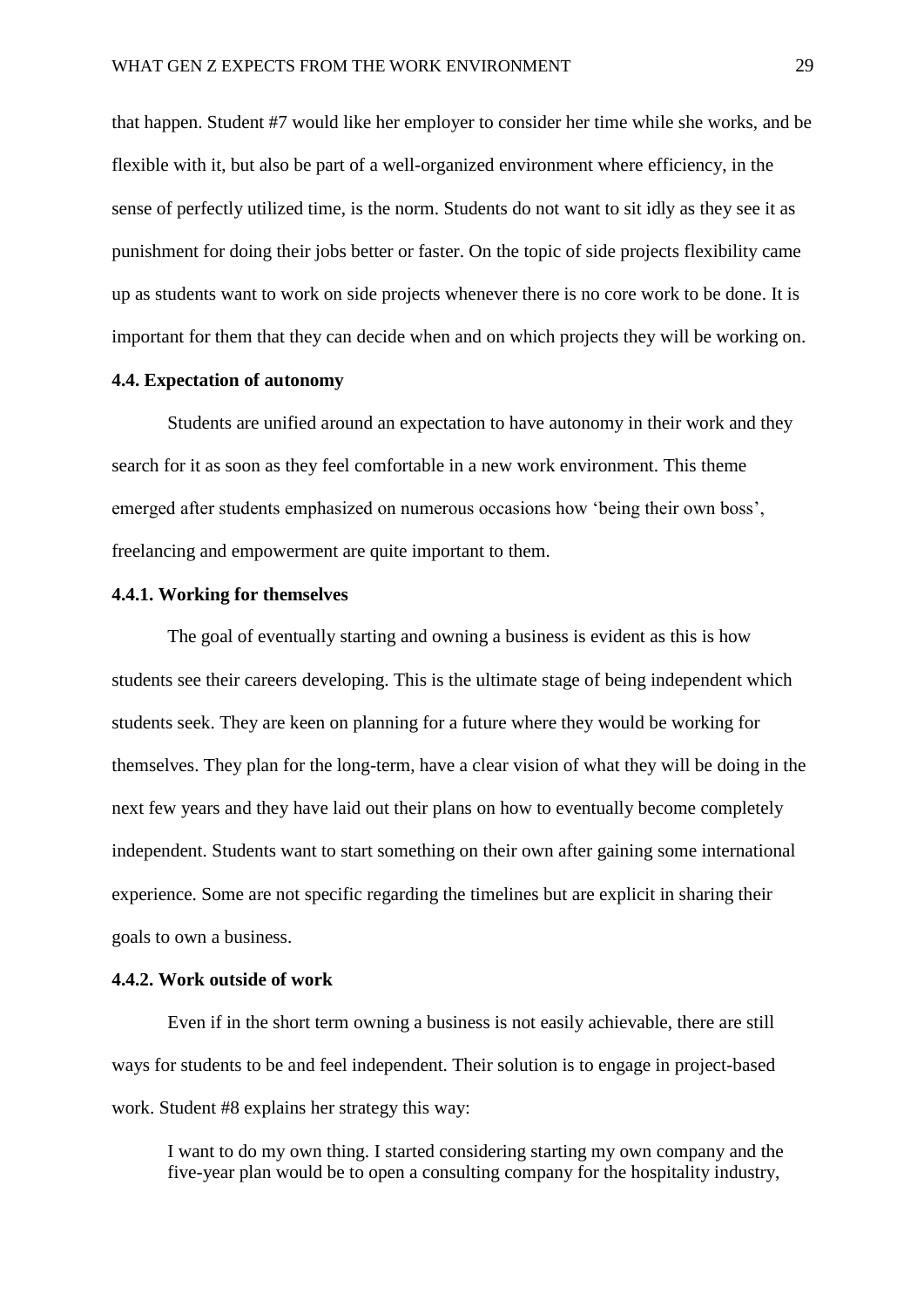covering everything from restaurants, bars, hotels and so on. But at this point I have managed to find smaller projects to work on and make some money but also get some experience from them.

Freelance work is appealing to students because they can gain experience, work autonomously, and earn money on the side. They are finding ways on how to incorporate this into their early careers. Students expressed their satisfaction on how many opportunities lie in freelancing. Students do not appreciate mandatory side projects though. These are the projects companies force upon employees, but freelancing is mentioned as a great way to do 'their own thing', independently of their current employers. They prefer to work on side projects outside of their day jobs, either for fun or for extra income on the side. It appears that the key word for students is 'free' in freelancing and to get this feeling of freedom, working on side projects makes sense to them. These side projects still need to be closely related to their skills and interests.

#### **4.4.3. Empowering bosses**

Students see the role of a boss as to facilitate their path to independence. Bosses are supposed to be explicit in communication about what tasks need to be accomplished, allow freedom to choose an approach on how the goals should be reached, then step aside until the job is done and finally discuss the results with employees. These situations are rare for students, based on their previous experience, but highly desired. Student # 6 described one such experience with his boss:

There was one boss who was confident in our abilities. If we had to do an assignment, he would tell us what generally needs to be done and we would go over that in a meeting. And then we would just do it in our own way and at the end of the day, in meetings, we would get feedback on that.

Students see mentorship as necessary for any organization to welcome and make new joiners independent in their roles. Mentorship is welcome only at the beginning and it should not last for too long. New joiners must become independent quickly in their work, so it is a short-term solution. Students see it as a necessary evil because it limits their independence.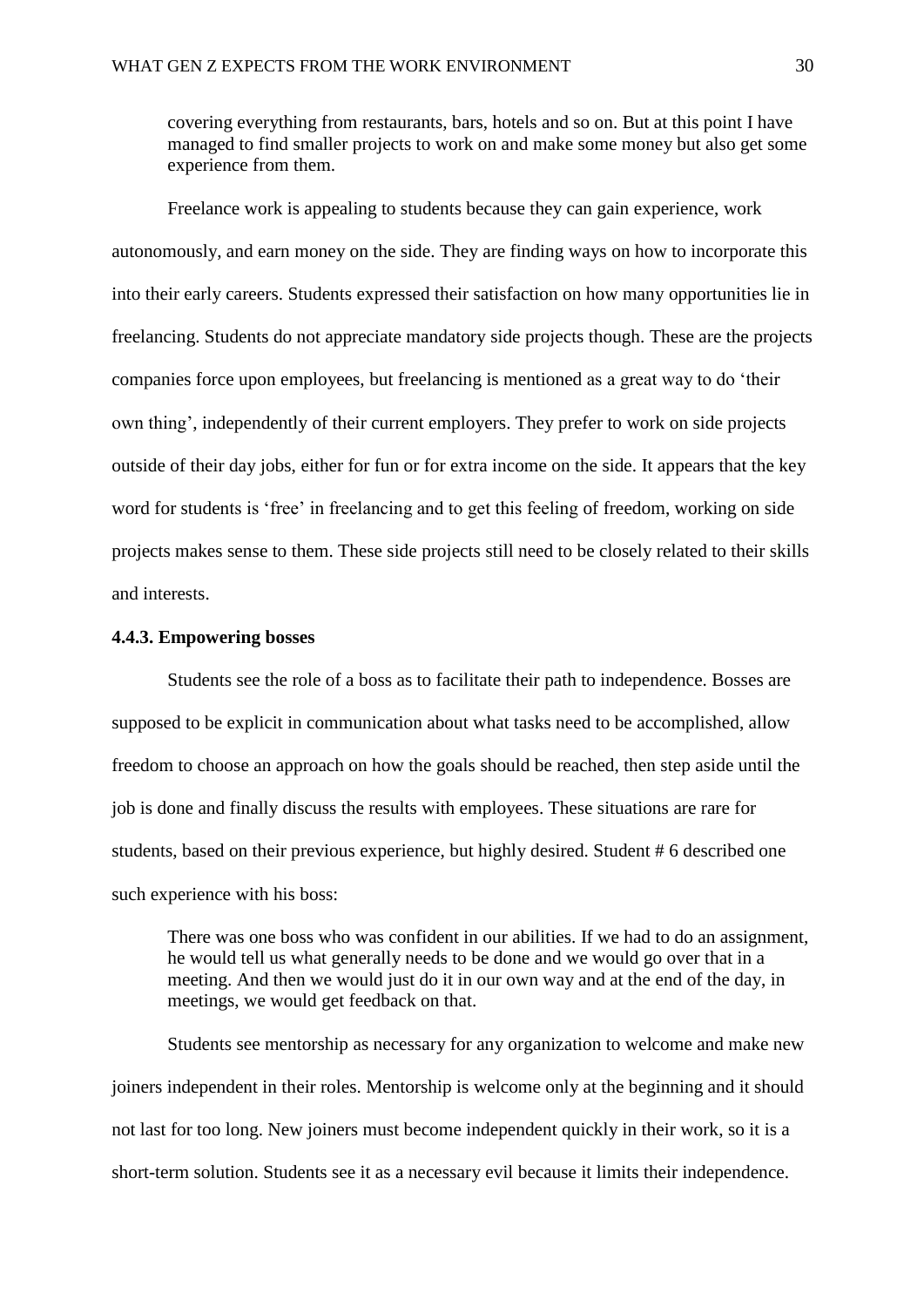Student #1 expressed her doubts on this topic because she firmly believes everyone is supposed to become independent rather quickly and this induces mixed feelings in her about mentorship programs.

#### **4.5. Expectation of practical rewards**

While salary and bonuses are important to students, they see financial rewards only as a means to an end. They assign more value to practical perks and additional non-financial benefits. They welcome such rewards more as they enrich their lives or make their lives easier. This is how they see that employers care about their individual needs.

#### **4.5.1. Salary as a means to an end**

Students still expect and need a decent base salary. It must be high enough to fulfill a young professional's cost of living and cover their basic needs. Student #4 explained that student life can be difficult and paying tuition is no small feat. Thus, because of necessity, he slightly values a higher paycheck over a satisfactory work environment, but it is not something that he necessarily agrees with. Students are driven by basic needs only at this point in their life, at the beginning of their careers. But in the long term, they would rather be happy where they work than have a big paycheck.

Students recognize certain benefits that can be offered that would enable them to do their job well. Sometimes work can involve long working hours, and this can be exhausting. Therefore, students expect from employers to give them discounts for e.g. food. When work causes stress or fatigue (or both) it does not matter to students if bosses are friendly or if the work atmosphere is relaxed. Sometimes students simply need to be energized to be able to do their jobs in the first place.

#### **4.5.2. Importance of practical rewards**

Various practical rewards or perks make students content when they get compensated for their work. Student #1 feels that salary plays a big part, but benefits and company culture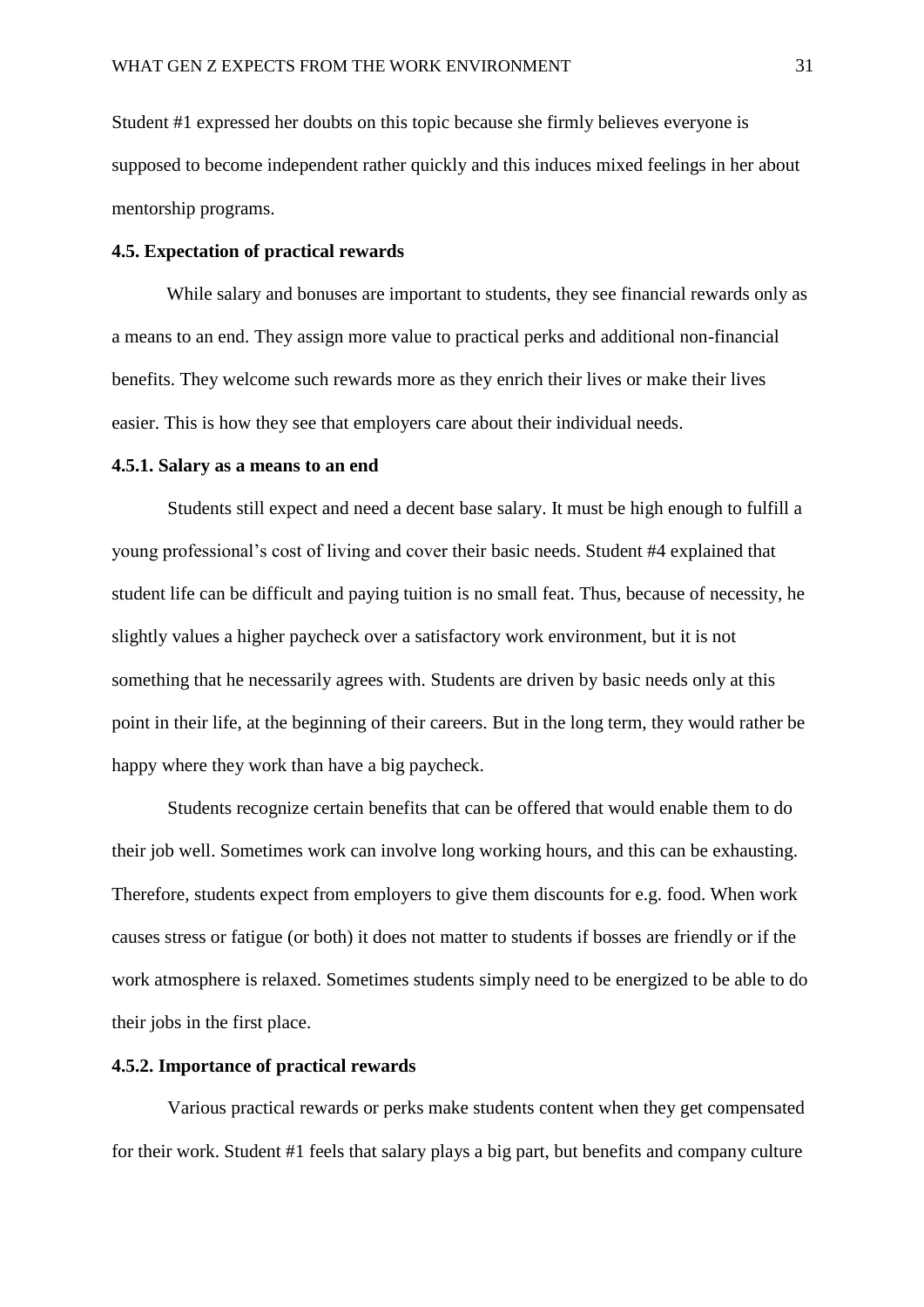is more appreciated. A company that offers perks appreciated by employees will be an employer of choice. What might seem as small tokens of appreciation, sometimes of modest monetary value, still goes a long way in increasing satisfaction of new joiners in one organization. Student #6 shared a good example during the interview:

I appreciated certain benefits when I worked at the bank. I got a coupon for 60% off for a gym subscription. That is amazing because I really use this a lot. It was very practical. Also, I was really surprised that I got this gym membership benefit being an intern only.

Student #5 contends she would value a parking spot for convenience. Student #7 follows this same line of thought mentioning discounts in various stores. If the monetary value of such perks is significant, employees will be even more grateful. Students explain their appreciation for such perks by putting a price to each benefit and compare it with a lower entry level salary that is expected to be received at the beginning of their careers. They acknowledge that some companies offer e.g. free babysitting options in the workplace or a company car. They know such expenses can be substantial so those kind of perks can easily make up for a relevant portion of the lower entry level salary and they get the feeling that the company is helping them and truly understands their needs.

#### **4.5.3. Intangible practical rewards**

Desired practical rewards are not necessarily tangible. Such is the case when students seek recognition for their work. Importance of being recognized for the work students will be involved with relates to building a reputation in a pertinent field of work and students want to capitalize on being recognized to advance in their careers. It is one significant motivator. Student #4 wants to earn enough reputation in the industry to get recognized and respected for doing what he does. Recognition is an important element in reward systems students expect, it is reward in and out of itself. It is enough for them to be recognized for doing a good job or commended for their efforts - either by their bosses or their peers. They see acknowledgement of their successes as a support system, not just a shortcut to promotion.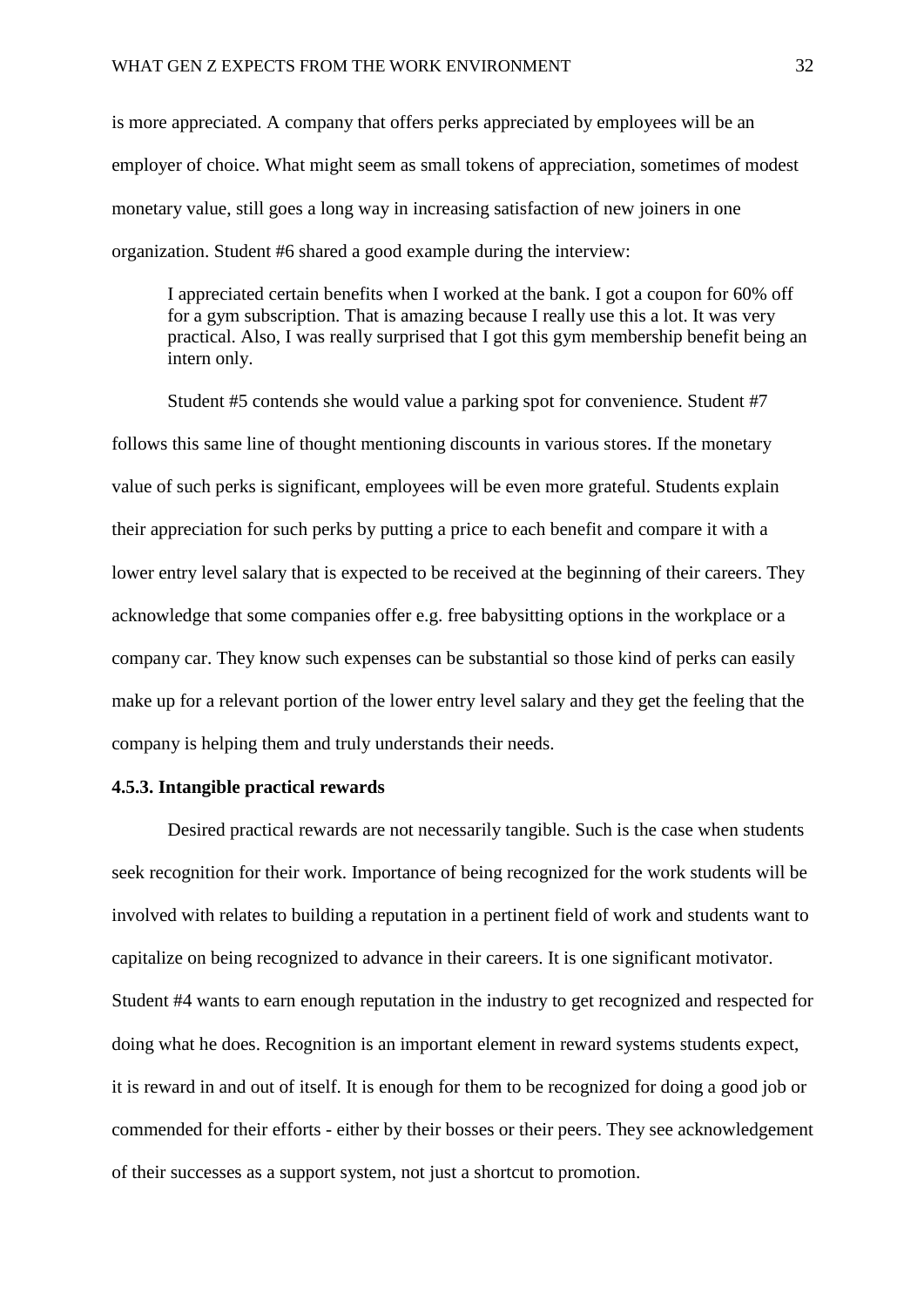Ideally, recognition as a reward should come as quickly as possible. On this topic students believe that a perfect employer is an employer who recognizes individual success immediately after it occurs. They will not put in extra effort into their work if nobody will recognize it. They are still realistic in this expectation in that immediate recognition will not happen each time, but in an ideal work environment this is what would make them content.

#### **5. Discussion**

The objective of this study was threefold: to explore what Generation Z in Croatia expects from the work environment, to ascertain what this young generation requires from employers and to determine if there are some undisclosed, latent drivers in this new generation's minds regarding their attitudes toward work. Research findings revealed that what students expect from the work environment is only partially in line with what existing studies suggest, as some ideas about this generation, previously considered to be true, have been refuted. Additionally, some new insights were revealed about this cohort's underlying motivators.

Ten students who were interviewed for this study fit the definition of Generation Z as they were all born between 1995 and 1998, falling into Generation Z birth year range which is between 1995 and 2000 according to Bencsik et al. (2016). They already gained relevant work experience which they accumulated during internships or while freelancing. Several of them have already, at the time of this research, started working in part-time or full-time roles in various organizations.

Already in the initial stages of the interviews one important element was revealed. Students are fully aware of what lies ahead now that they are in the process of joining the labor market in Croatia. They are well informed and their initial work experiences, in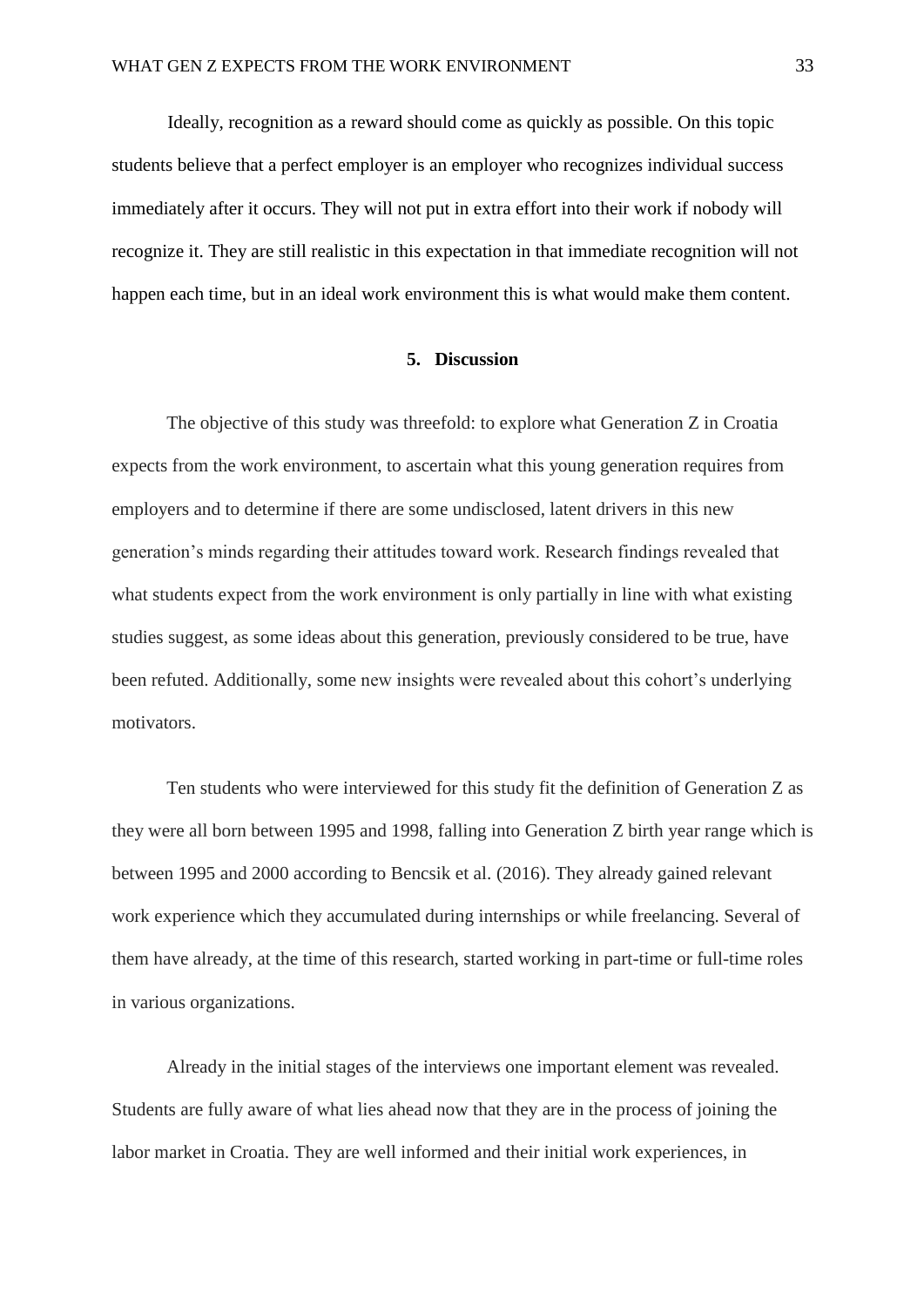combination with their exploratory nature, provides them with relevant details on what to expect from their early careers. This differs from what Cseh-Papp et al. (2017) reported, as they posited that Generation Z has little knowledge on various aspects of the job market. On the contrary, students spend a significant amount of time job hunting, have adequate knowledge about reward systems in different companies and know which positions in an organization would be suitable for their level of experience. They have strong opinions about work-related topics and leave the impression they are now prepared to be judged by their CVs and work motivation. They are eager to start working for small and large organizations in public or private sector (it does not matter to them which) and want to spend a significant amount of time within one company, and in one department, willing to demonstrate their loyalty to their future employers.

What contradicts existing literature's findings on Generation Z, as reported by Singh and Danghmei (2016), is that they are overly demanding, materialistic and that they tend to feel entitled to certain benefits and higher salaries. This research showed the opposite in that students are already at the start of their careers dedicated to their work and they expect to be working longer hours having to prove themselves to their superiors. In fact, they prioritize job security as they worry about external factors which are out of their control and they concede they are concerned about their future when it comes to finding a good place to work in the current climate. This corroborates what Iorgulescu (2016) ascertained to be true of Generation Z in that they look for a shelter in their early careers.

On the topic of rewards, extrinsic factors such as salaries mean a great deal to students, yet they are not driven by money as much as they are interested in feeling fulfilled by their work and recognized for their accomplishments. Their pragmatism leads them into a different direction when thinking about desired rewards. They worry more about getting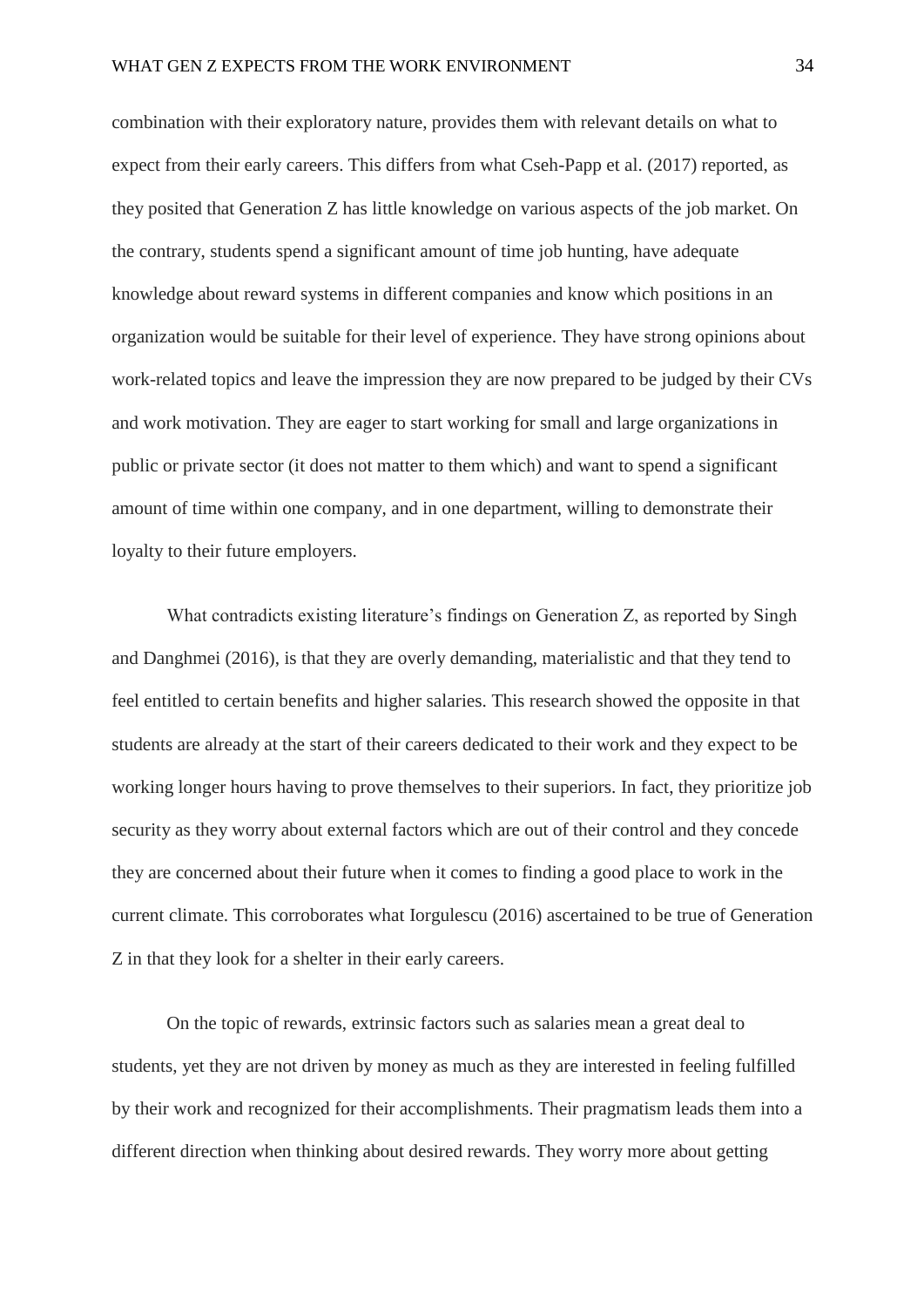ahead and want to prove themselves to get a pay raise quickly. They appreciate most of the trendy perks which companies currently include in their job offers, as it is established that for students a parking space or a gym membership card outshines monetary benefits or bonuses. The latter are nice to have but could be easily forgone. Students get a sense of fulfillment when they see they are making a difference in their specific line of work. There is a positive correlation between being interested in the work they are involved with and their feeling of happiness. If they are good at their jobs, they will be happy which makes them even more interested in their work.

Students demonstrate moderation in their expectations about remuneration, benefits and what might interest them in a job offer in general. Still, a need for instant gratification is evident in students' answers and their need to be recognized as soon as they reach a milestone, have a breakthrough, or accomplish even a small victory is strong. This revelation partially refutes the idea that they are driven by money, as reported by PR Newswire (2016), although they do not pretend that it is not important to them. Additionally, it is confirmed they do not lack ambition which was already previously established by Grow and Yang (2018).

Students consider feeling appreciated as a reward by itself. This is a strong motivator for students. If they experience gratitude for their efforts, coming from either their colleagues, bosses or even from their customers, they get intrinsically motivated to continue working in such an environment and are keen on giving more than what is required in their work. An example of how this intrinsic motivator can be enough for students is shared by students who have the experience of working in service-oriented businesses, who accentuate having feelings of accomplishment when they make customers happy. This is a clear sign for them that they are performing well and thus do not need additional feedback. This confirms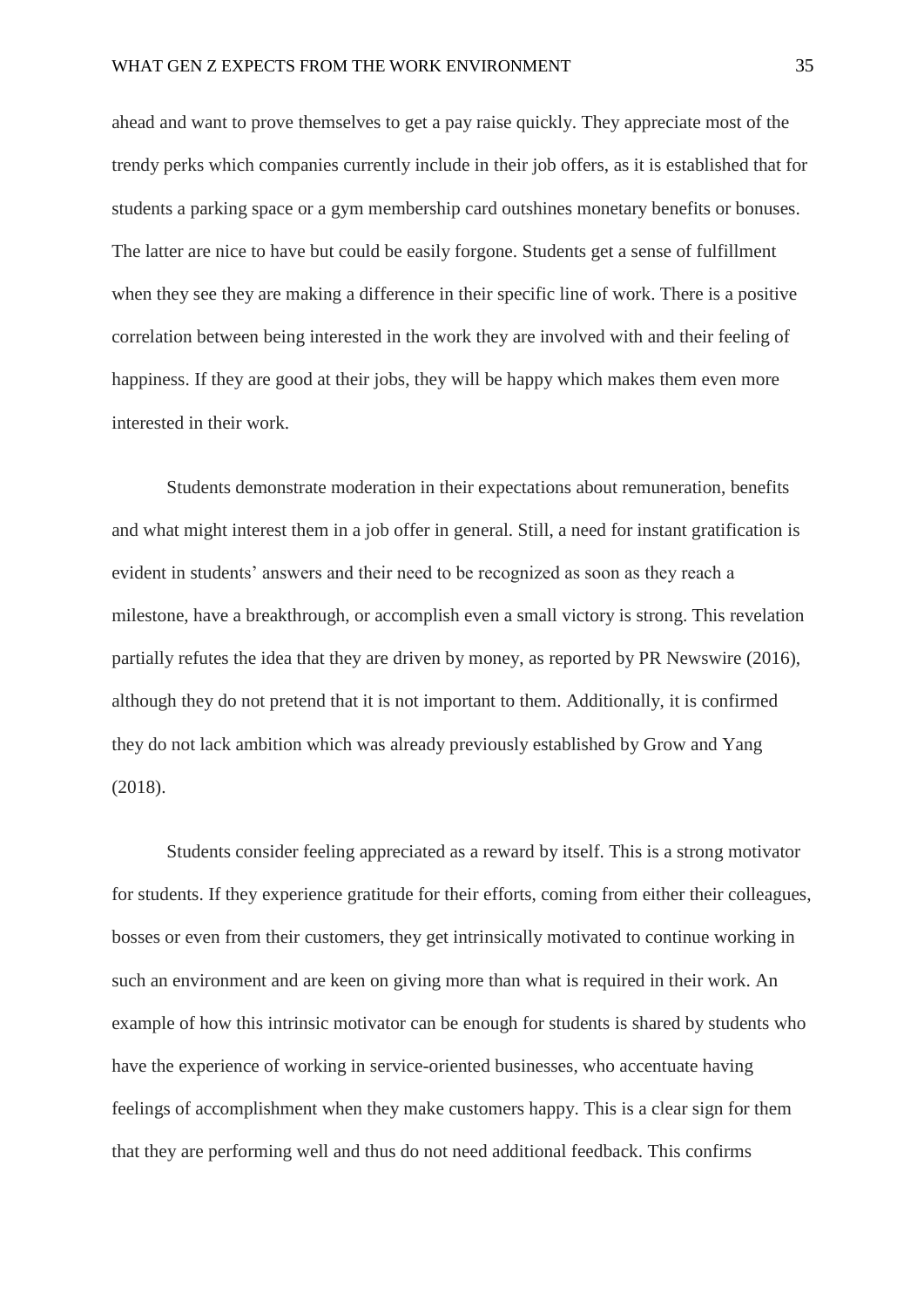Adecco's research findings (2015) in which Generation Z was depicted as self-reliant and not needing constant feedback.

It is also important for students to be heard and acknowledged. Then they get a sense of belonging to the work environment they are part of. They expect that their voice in the work environment will be heard, that they will be recognized for the good results they bring in and this instills a sense of fulfillment in them which motivates them to continue performing well. Student #2 suggests that if you feel like you are not ignored, and someone is paying attention to you and appreciates you, you know you are part of the group, accepted and involved. It is about the idea sharing and being listened to. By listening to what Generation Z has to say organizations can quickly keep track of changes in the work environment which are sometimes hard to keep up with.

Several previously observed Generation Z's traits and behaviors, found in the existing literature, are reinforced with this research. As already hinted in the research done by Adecco (2015), students are unanimous in expressing a strong need for independence and will rely on their own capabilities in becoming successful in their careers. They frown upon any prolonged mentorship that might be imposed on them as they see it as an unnecessary handholding (especially if a formal mentorship program is meant to take longer than a few weeks). Just as their peers in the Czech Republic, students put a high value on being autonomous in their work as it mirrors a deep need for independence and displays of their proven individual competences (Kubátová, 2016).

This ties in well with another expectation students reveal which is a need for a flexible work environment. The more independence they are given, the less employers will need to impose rules in a workplace (and later monitor employees for being compliant to these rules). This is made clear as students explain how much they value their free time and how they want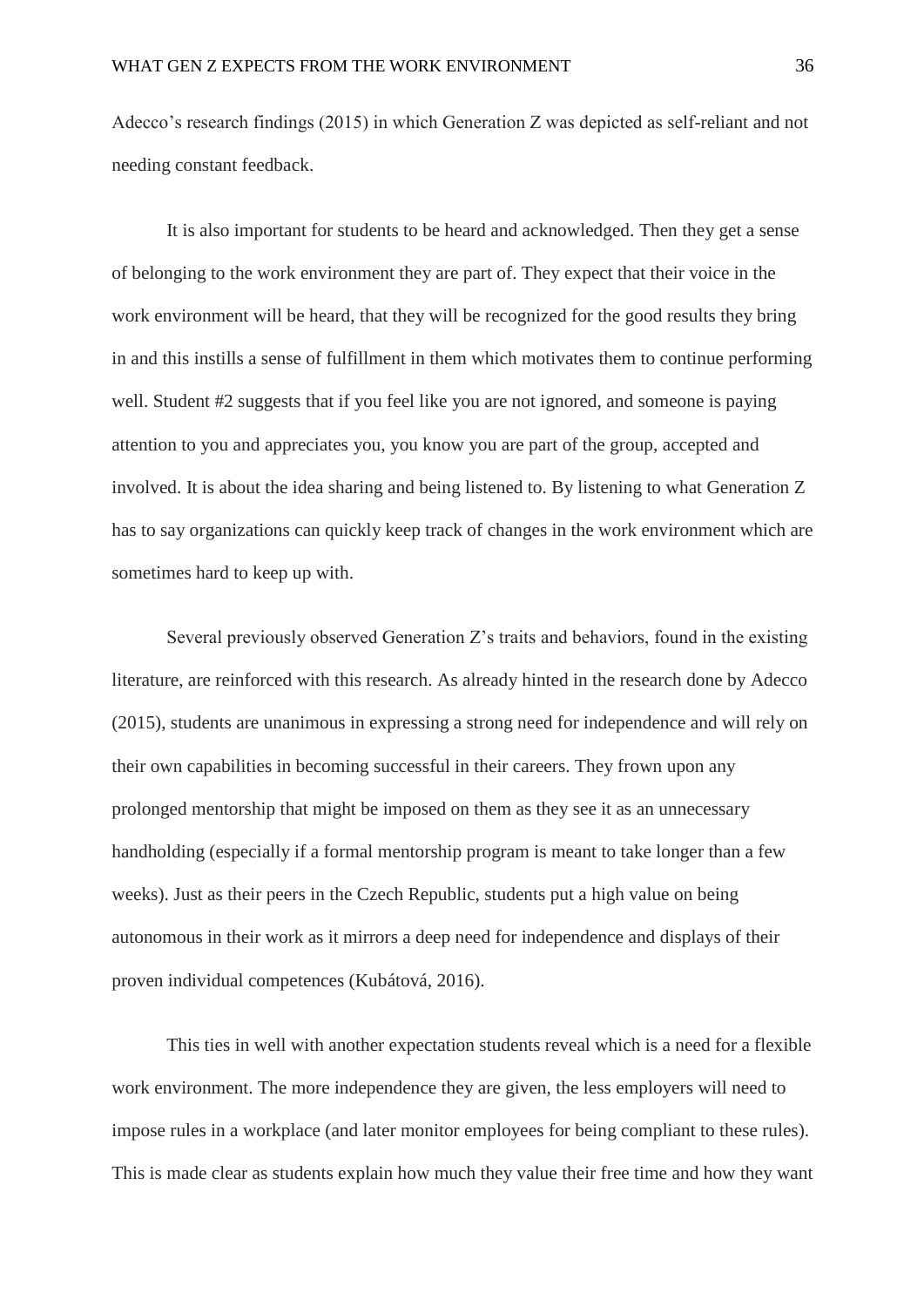to have a saying when it comes to their daily and weekly work schedules. The number of breaks that can be taken and amount of time allowed to use technology and social media are such examples which steer away students from organizations that are strict and impose limitations in this area. This will not be part of the equation anymore if they are given the autonomy to organize their time how they see fit.

Another fact that is corroborated about Generation Z with this research pertains to their main work motivators. All four drivers identified by Fratričová and Kirchmayer (2018) are backed up by students' responses. Students need to feel content with their work; they need to work on diverse, meaningful tasks; team climate needs to be positive; and the right amount of workload would be highly appreciated to keep their work-life balance in an equilibrium. Having a purpose while working in their jobs, which ideally should be aligned with organization's goals and overall vision, is an additional motivator based on the need to positively influence the society. This in turn is aligned with the research of Wüst and Šimić (2017), one of the rare existing studies about Generation Z in Croatia, who found that benefits to society are rooted deeply in the minds of Generation Z in Croatia.

According to students, team climate will depend mostly on the people and their personalities in one organization. There are inconsistencies with previous research about Generation Z on the topic of socialization in the workplace. According to Lazanyi and Bilan (2017), Generation Z has trouble trusting other people which is heightened in a work environment. On the contrary, students are explicit on how important it is for them to form strong interpersonal connections with their colleagues. This is not a priority for Generation Z in Poland (Lazanyi & Bilan, 2017). When talking about relationships with superiors, it is clear that an expectation exists that bosses will listen to and appreciate employees.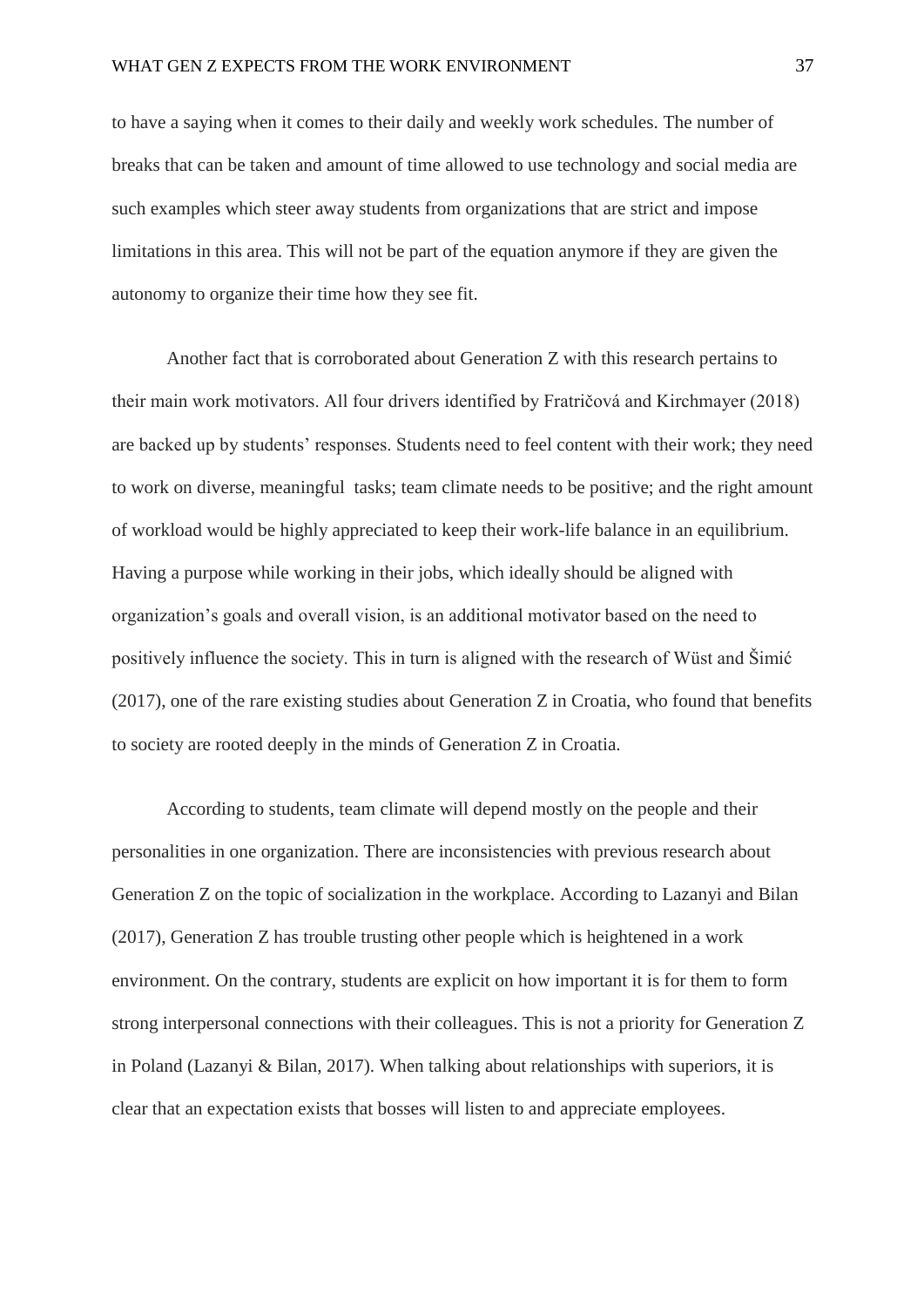An important revelation in this research is finding out that students expect and hope for a learning environment which could easily be a significant factor when choosing which employers are desirable and which are not. When choosing employers to apply for, students will always seek out opportunities in environments where they can gain significant knowledge. In fact, students see knowledge and growth as a reward. It is a much-appreciated reward on top of other benefits and remuneration. With this expectation that their work will provide personal and professional growth they become motivated to make significantly more effort in their work. They are open to all types of knowledge and they want it to be shared freely as opposed to what Bejtkovsky (2018) reported. In fact, Generation Z does not want to monopolize knowledge, and this should not be an obstacle in this generation's ability to cooperate with their peers.

#### **5.1. Suggestions for future research**

This research sheds some new light on what this new generation, soon to play a significant part in the work environment in Croatia, expects. Its findings can be useful to employers in helping them better understand this new cohort and assist to initiate changes in the recruitment processes as workplaces will surely be going through a transformation in the upcoming period. Results of this research can also assist employers in making them better prepared and steered in the right direction on how to attract and retain this new generation.

It is suggested that employers adapt their hiring practices and devise appropriate employment branding campaigns to emphasize the broader impact their organizations have on the society. It is recommended to give Generation Z a chance to speak their minds freely, listen to their opinions and allow the maximum amount of flexibility in the workplace to be able to retain them longer. It is also proposed to focus more on ad hoc education and trainings than on standardized mentorship inductions. Carefully building up a pleasant work climate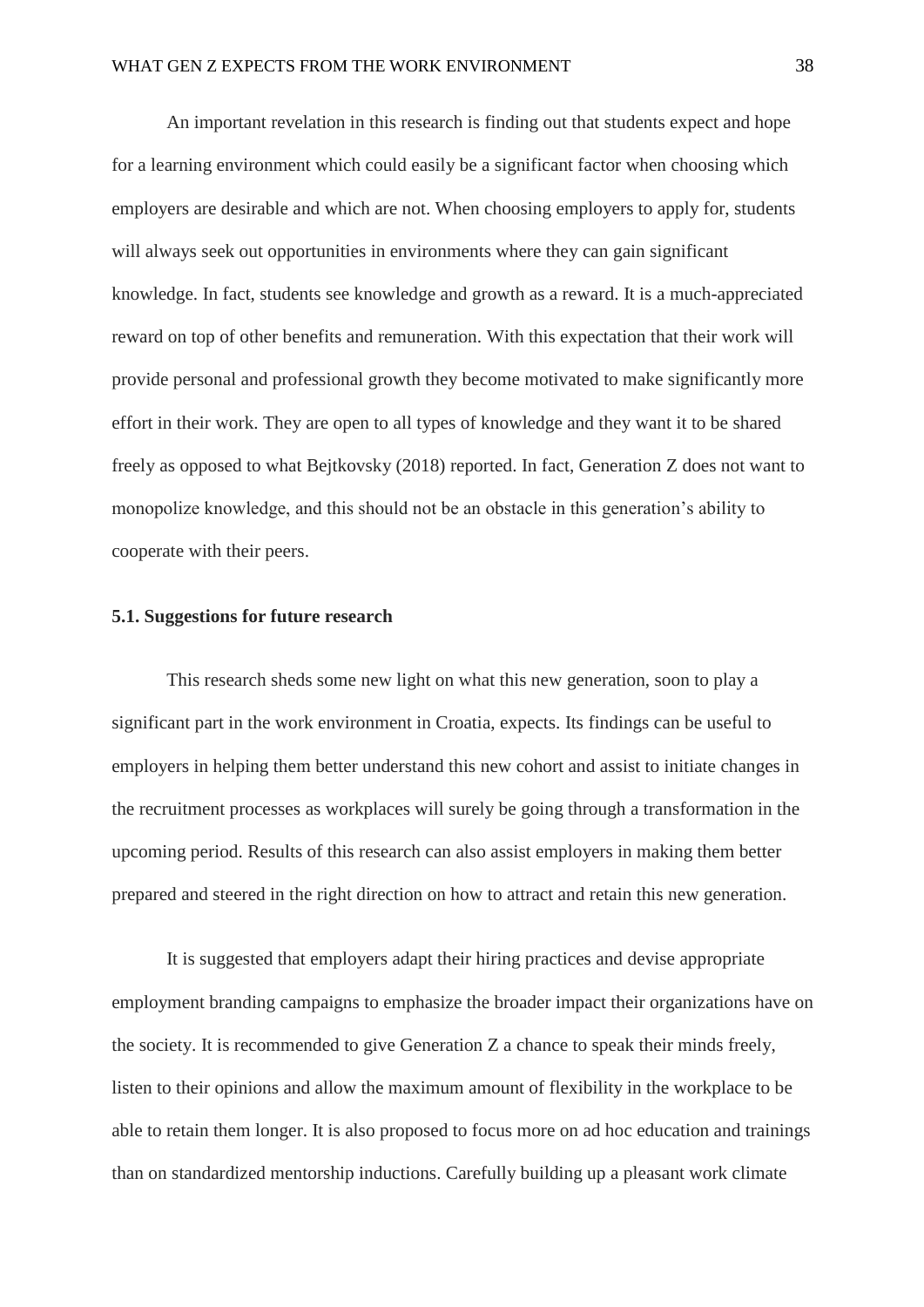and thinking about the cultural fit with the organization will also be important to consider during hiring process.

Further steps to be taken should involve more research around this topic. For the purpose of this research ten students were interviewed and it might be worth having a larger sample of interviewees to see if more latent drivers in Generation Z's minds exist. This would also be a good way to check if this research findings can be validated and affirmed. One suggested step would be to conduct a similar study of Generation Z in Croatia who attend or have attended different schools or programs or, more broadly, conduct a study of non-college educated young professionals to compare them with the sample of students interviewed for this research. Having a quantitative study around the topics of preferred rewards and an indepth qualitative study of Generation Z's motivation and preferred work organization would also be complimentary to this research and would be beneficial for understanding Generation Z better.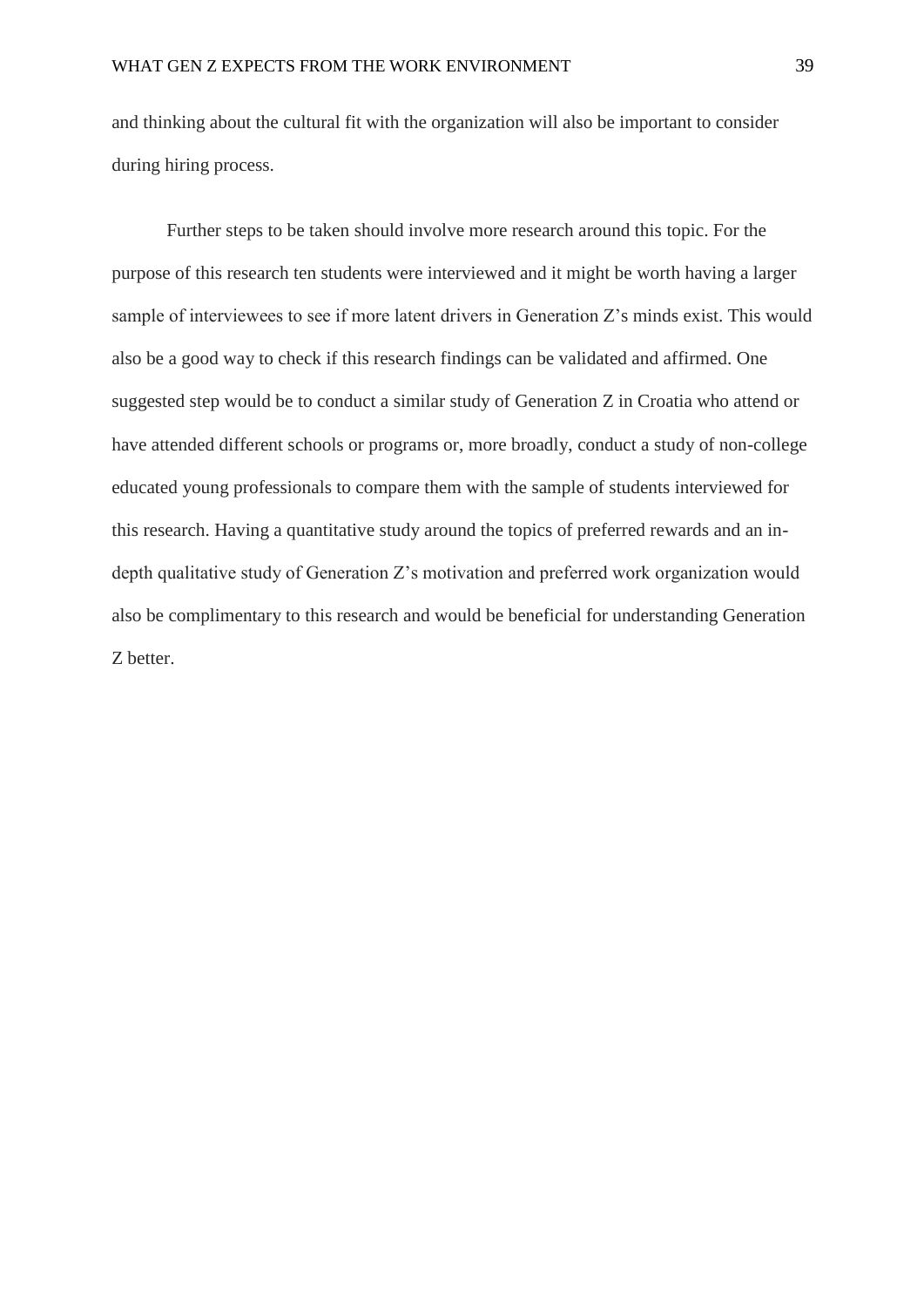#### **References**

Adecco (2015). Generation Z vs. Millenials, available at http://pages.adeccousa.com/rs/107- IXF-539/images/generation-z-vs-millennials.pdf, accessed 07.04.2019.

Alexander, C. S., & Sysko, J. M. (2013). I'm Gen Y, I love feeling entitled, and it shows. *Academy of Educational Leadership Journal*, *17*(4), 127-131. Retrieved from https://ezproxy.rit.edu/login?url=https://search-proquestcom.ezproxy.rit.edu/docview/1462525731?accountid=108

- Allegis Group Releases Report on Recruiting and Retaining Millennial and Gen Z Talent. (2018, July 8). Retrieved April 26, 2019, from [http://bi.galegroup.com.ezproxy.rit.edu/essentials/article/GALE|A545737154?u=nysl\\_r](http://bi.galegroup.com.ezproxy.rit.edu/essentials/article/GALE|A545737154?u=nysl_ro_rrlib) [o\\_rrlib](http://bi.galegroup.com.ezproxy.rit.edu/essentials/article/GALE|A545737154?u=nysl_ro_rrlib)
- Bejtkovsky, J. (2016). The Employees of Baby Boomers Generation, Generation X, Generation Y and Generation Z in Selected Czech Corporations as Conceivers of Development and Competitiveness in their Corporation. *Journal of Competitiveness, 8*(4), 105-123. doi:10.7441/joc.2016.04.07
- Bencsik, A., Horváth-Csikós, G., Juhász, T. (2016). Y and Z generations at workplaces. *Journal of Competitiveness, 6*(3), 90-106. doi:10.7441/joc.2016.03.06
- Brack, J. (2012). Maximizing millennials in the workplace. Retrieved from [http://www.kenanflagler.unc.edu/executivedevelopment/customprograms/~/media/DF1](http://www.kenanflagler.unc.edu/executivedevelopment/customprograms/~/media/DF1C11C056874DDA8097271A1ED48662.ashx) [C11C056874DDA8097271A1ED48662.ashx](http://www.kenanflagler.unc.edu/executivedevelopment/customprograms/~/media/DF1C11C056874DDA8097271A1ED48662.ashx)
- Creswell, J. W., & Creswell, J. D. (2018). Research design: qualitative, quantitative, and mixed methods approaches. *Fifth edition. Los Angeles: SAGE.*
- Croatian Agency for Science and Higher Education. (2019, April 6). *Number of students per academic year and type of institution (2013/14 - 2017/18).* Retrieved from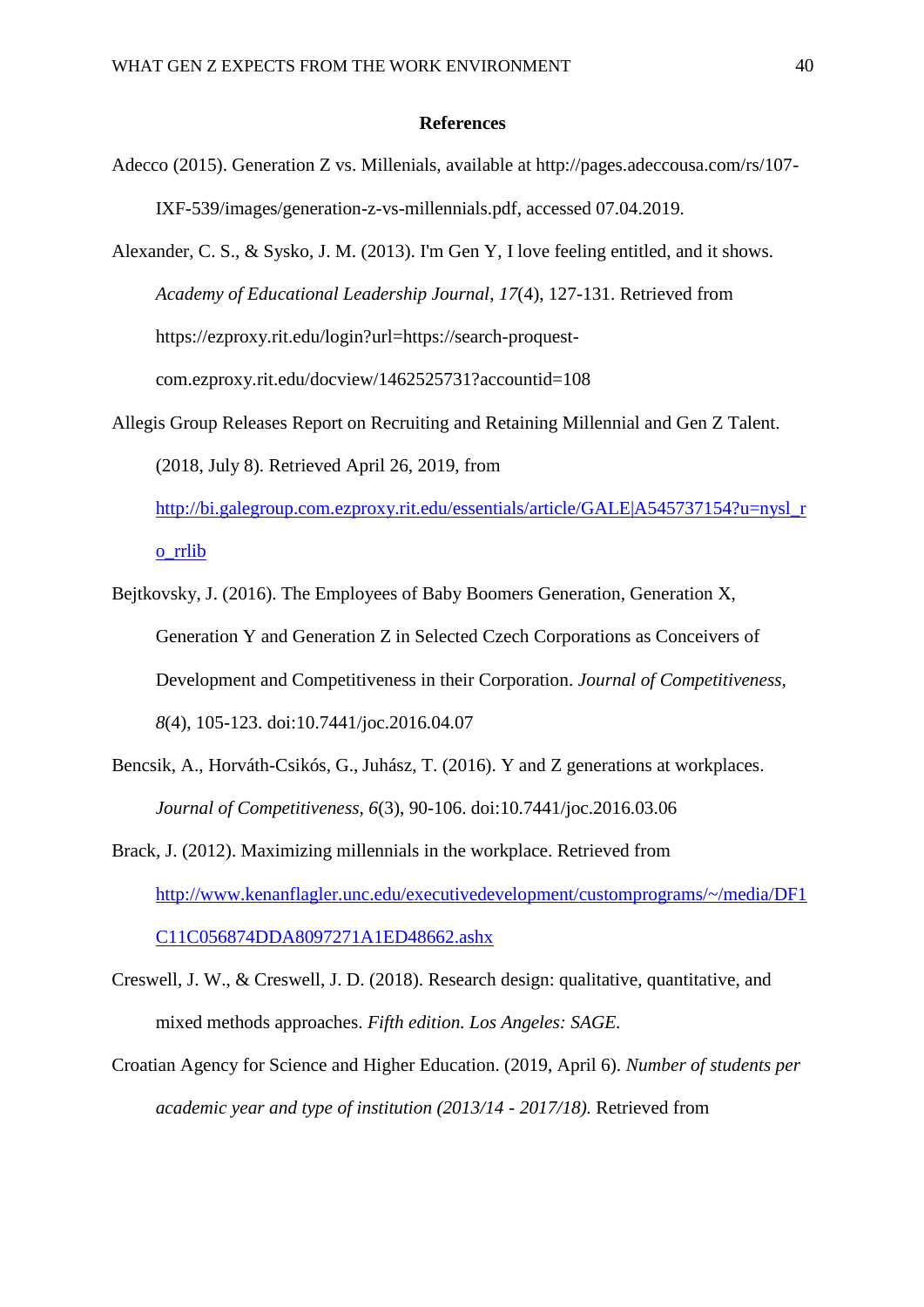https://www.azvo.hr/hr/visoko-obrazovanje/statistike/2111-broj-studenata-poakademskoj-godini-i-vrsti-ustanove-2013-14-2017-18

- Cseh-Papp, I., Varga, E., Szabó, K., Szira, Z., & Hajós, L. (2017). The Appearance of a New Generation on the Labour Market. Annals of the Faculty of Engineering Hunedoara, 15(1), 123-130. Retrieved from https://ezproxy.rit.edu/login?url=https://searchproquest-com.ezproxy.rit.edu/docview/1881067103?accountid=108
- Csiszárik-Kocsír, Á., & Garia-Fodor, M. (2018). Motivation Analysing and Preference System of choosing a workplace as segmentation criteria based on a country wide research result focus on Generation of Z. *On - Line Journal Modelling the New Europe,* (27), 67-85. doi:http://dx.doi.org.ezproxy.rit.edu/10.24193/OJMNE.2018.27.03
- Denscombe, M. (1998). The good research guide: For small-scale social research projects. *Buckingham, England: Open University Press.*
- Desai, S. P., & Lele, V. (2017). Correlating Internet, Social Networks and Workplace a Case of Generation Z Students. *Journal of Commerce & Management Thought, 8*(4), 802– 815. https://doi-org.ezproxy.rit.edu/10.5958/0976-478X.2017.00050.7
- Ellington, N. (2015). Maximizing millenials in the workplace. *Savannah Morning News* Retrieved from https://ezproxy.rit.edu/login?url=https://search-proquestcom.ezproxy.rit.edu/docview/1728982966?accountid=108
- Fratričová, J., & Kirchmayer, Z. (2018). Barriers to work motivation of generation Z. *Journal of HRM, 21*(2), 28–39. Retrieved from http://ezproxy.rit.edu/login?url=http://search.ebscohost.com/login.aspx?direct=true&db =bsh&AN=134725881&site=ehost-live
- Grow, J. M., & Yang, S. (2018). Generation-Z enters the advertising workplace: Expectations through a gendered lens. *Journal of Advertising Education, 22*(1), 7-22. doi:10.1177/1098048218768595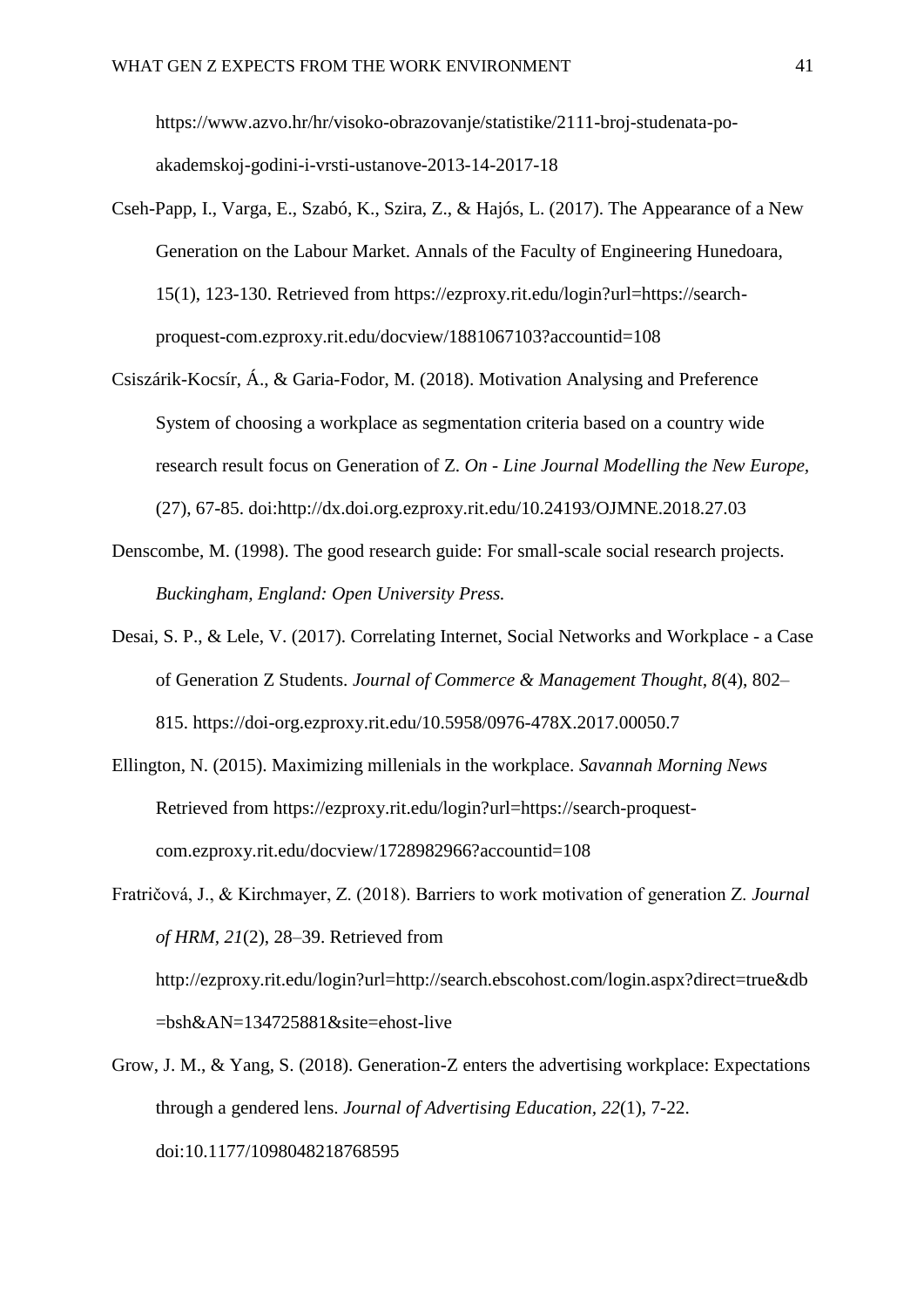Hernaus, T., & Vokic, N. P. (2014). Work design for different generational cohorts. Journal of Organizational Change Management, 27(4), 615-641. doi:http://dx.doi.org.ezproxy.rit.edu/10.1108/JOCM-05-2014-0104

Iorgulescu, M. (2016). Generation Z and its perception of work. *Cross-cultural Management Journal, 18*(1), 47 -54. Retrieved from http://seaopenresearch.eu/Journals/articles/CMJ2016\_I1\_6.pdf

Kloss, B. (2018). Attraction and retention: A culture for employee engagement - part III. *Employee Benefit Plan Review*, 72(9), 14-16. Retrieved from https://ezproxy.rit.edu/login?url=https://search-proquestcom.ezproxy.rit.edu/docview/2088919472?accountid=108

- Kubátová, J. (2016). Work-Related Attitudes of Czech Generation Z: International Comparison. *Central European Business Review, 5*(4), 61–70. Retrieved from http://ezproxy.rit.edu/login?url=http://search.ebscohost.com/login.aspx?direct=true&db =bsh&AN=121280080&site=ehost-live
- Lanier, K. (2017). 5 things HR professionals need to know about generation Z. *Strategic HR Review, 16*(6), 288-290. Retrieved from https://ezproxy.rit.edu/login?url=https://searchproquest-com.ezproxy.rit.edu/docview/1972986930?accountid=108
- Lazányi, K., & Bilan, Y. (2017). Generation Z On The Labour Market Do They Trust Others Within Their Workplace? *Polish Journal of Management Studies, 16*(1), 78-93. doi:10.17512/pjms.2017.16.1.07
- Merriam, S. B., & Tisdell, E. J. (2016). Qualitative research: A guide to design and implementation (Fourth ed.). *San Francisco, CA: Jossey-Bass, a Wiley brand.*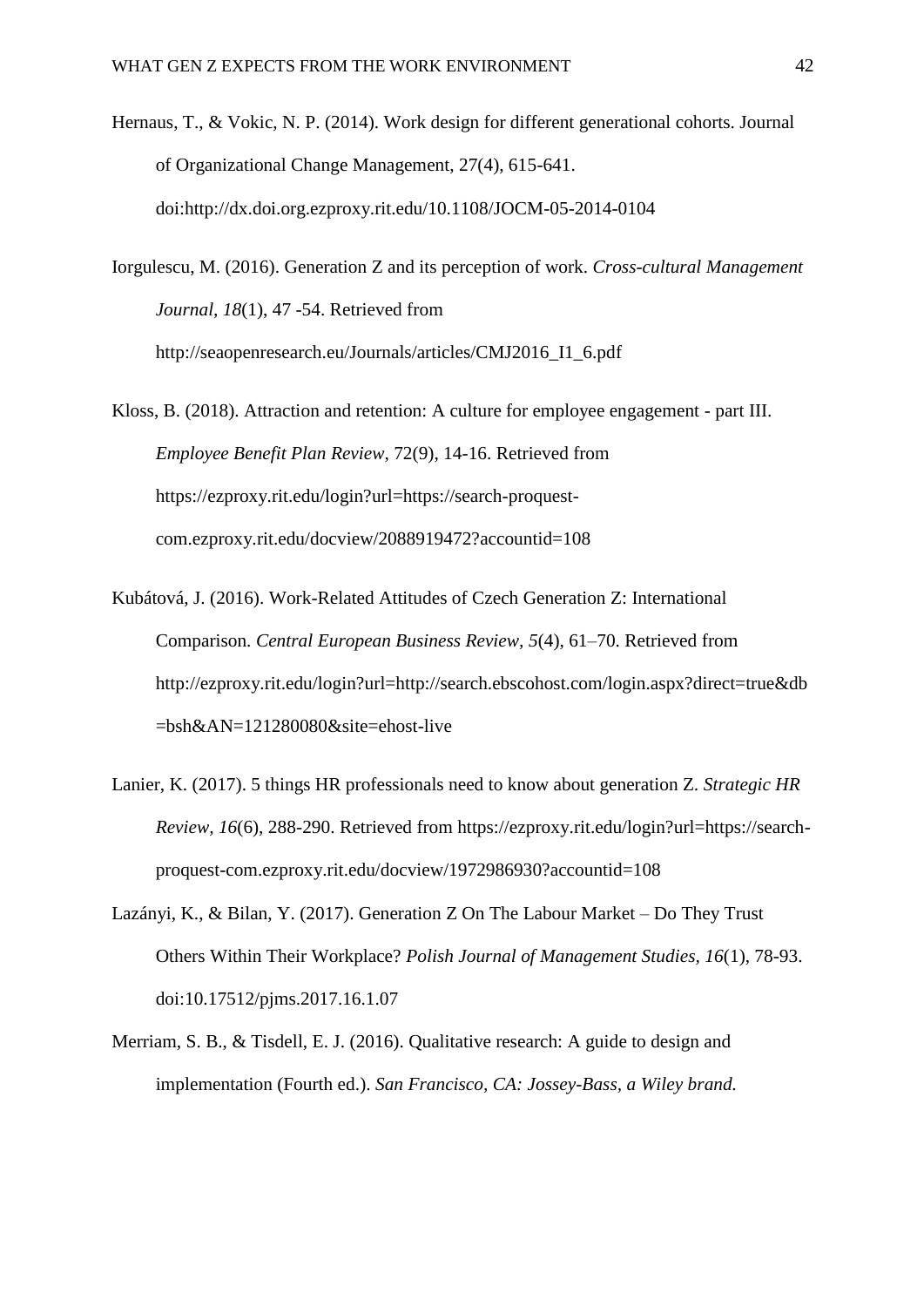- Move over, millennials: Gen Z is about to hit the workforce. (2016, Aug 30). PR Newswire Retrieved from https://ezproxy.rit.edu/login?url=https://search-proquestcom.ezproxy.rit.edu/docview/1814879024?accountid=108
- Niemczyk, A., Seweryn, R., & Smalec, A. (2019). Z Generation In The International Tourism Market. *Varazdin: Varazdin Development and Entrepreneurship Agency (VADEA).* Retrieved from https://ezproxy.rit.edu/login?url=https://search-proquestcom.ezproxy.rit.edu/docview/2199754613?accountid=108
- Novak, V., & Žnidaršič, A. (2018). The transition of young people from study to employment in the light of student work. *Organizacija,* 51(3), 195-206. doi:http://dx.doi.org.ezproxy.rit.edu/10.2478/orga-2018-0016
- Schwieger, D. & Ladwig, C. (2018). Reaching and Retaining the Next Generation: Adapting to the Expectations of Gen Z in the Classroom. *Information Systems Education Journal, 16*(3), 45-53. doi: files.eric.ed.gov/fulltext/EJ1179303.pdf
- Singh, A. P., & Dangmei, J. (2016). Understanding the Generation Z, the future workforce. *South-Asian Journal of Multidisciplinary Studies*, 3(3), 1-5.
- Törőcsik, M., Szűcs, K., & Kehl, D. (2015). Lifestyle Segments in Generation Z A New Approach to Identify Groups among Youth. *International Journal of Business Insights & Transformation, 9*(1), 64–68. Retrieved from [http://ezproxy.rit.edu/login?url=http://search.ebscohost.com/login.aspx?direct=true&db](http://ezproxy.rit.edu/login?url=http://search.ebscohost.com/login.aspx?direct=true&db=bsh&AN=131717881&site=ehost-live) [=bsh&AN=131717881&site=ehost-live](http://ezproxy.rit.edu/login?url=http://search.ebscohost.com/login.aspx?direct=true&db=bsh&AN=131717881&site=ehost-live)
- Wüst, K., & Šimić, M. L. (2017). Students' Career Preferences: Intercultural Study of Croatian and German Students. *Economics & Sociology*, 10(3), 136-152. doi:http://dx.doi.org.ezproxy.rit.edu/10.14254/2071-789X.2017/10-3/10